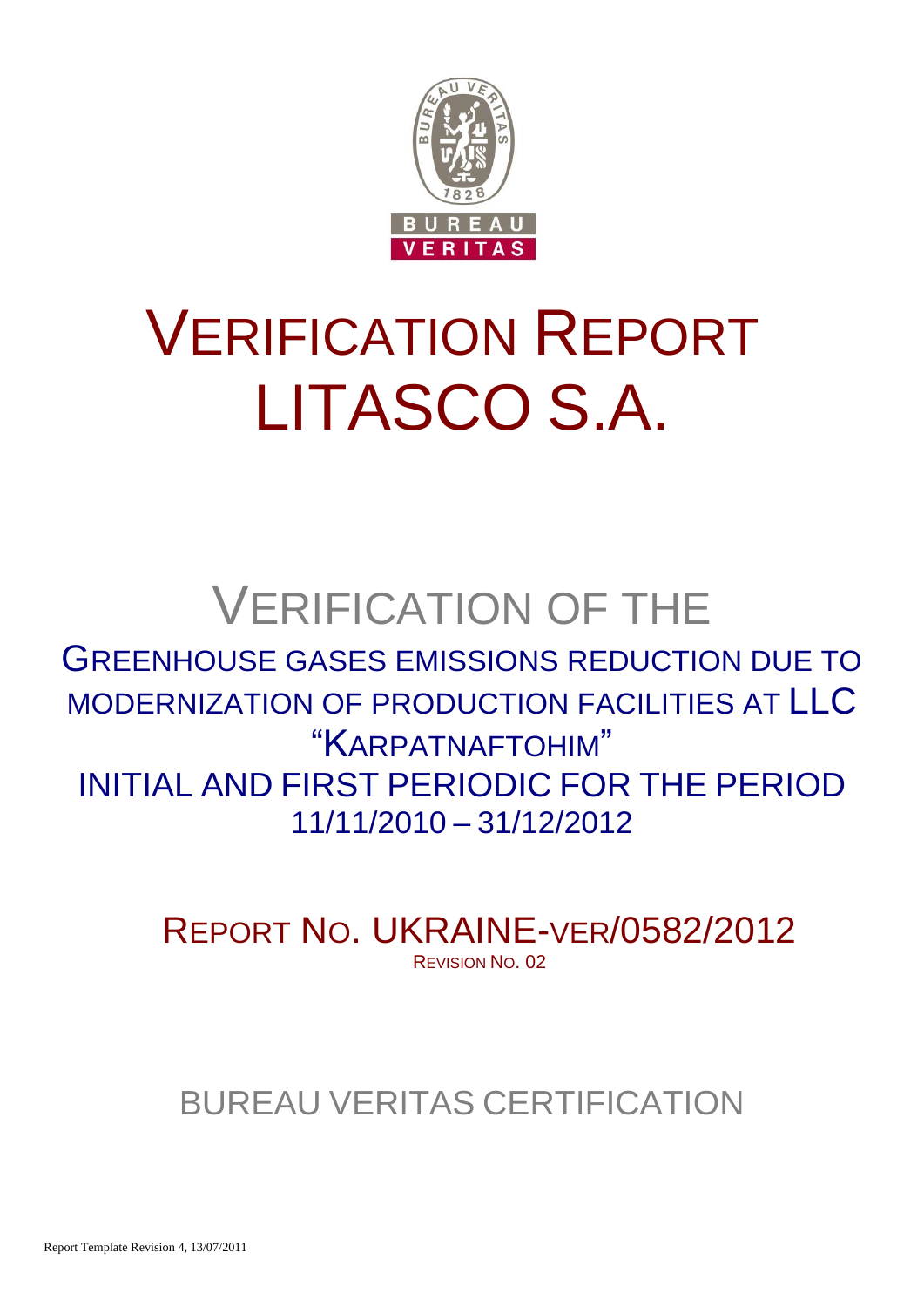te of first issue:  $\Box$  organizational unit:

#### Report No: UKRAINE-ver/0582/2012



#### VERIFICATION REPORT

| 05/04/2013                                                                                                                                                                                                                                                                                                                                                                                                                                                                                                                                                                                                                                                                                                                                                                                                            | Bureau Veritas Certification<br><b>Holding SAS</b> |                                                                                                                  |  |
|-----------------------------------------------------------------------------------------------------------------------------------------------------------------------------------------------------------------------------------------------------------------------------------------------------------------------------------------------------------------------------------------------------------------------------------------------------------------------------------------------------------------------------------------------------------------------------------------------------------------------------------------------------------------------------------------------------------------------------------------------------------------------------------------------------------------------|----------------------------------------------------|------------------------------------------------------------------------------------------------------------------|--|
| Client:<br>LITASCO S.A.                                                                                                                                                                                                                                                                                                                                                                                                                                                                                                                                                                                                                                                                                                                                                                                               | Client ref.:<br>Nelson da Silva                    |                                                                                                                  |  |
| Summary:<br>Bureau Veritas Certification has made the initial and 1 <sup>st</sup> periodic verification of the "Greenhouse gases<br>emissions reduction due to modernization of production facilities at LLC "Karpatnaftohim" project of LITASCO<br>S.A. located in Kalush, Ivano-Frankivsk region, Ukraine, and applying JI specific approach, on the basis of<br>UNFCCC criteria for the JI, as well as criteria given to provide for consistent project operations, monitoring and<br>reporting. UNFCCC criteria refer to Article 6 of the Kyoto Protocol, the JI rules and modalities and the<br>subsequent decisions by the JI Supervisory Committee, as well as the host country criteria.                                                                                                                      |                                                    |                                                                                                                  |  |
| The verification scope is defined as a periodic independent review and ex post determination by the Accredited<br>Entity of the monitored reductions in GHG emissions during defined verification period, and consisted of the<br>following three phases: i) desk review of the monitoring report against project design and the baseline and<br>monitoring plan; ii) follow-up interviews with project stakeholders; iii) resolution of outstanding issues and the<br>issuance of the final verification report and opinion. The overall verification, from Contract Review to<br>Verification Report & Opinion, was conducted using Bureau Veritas Certification internal procedures.                                                                                                                               |                                                    |                                                                                                                  |  |
| The first output of the verification process is a list of Clarification, Corrective Actions Requests, Forward<br>Actions Requests (CR, CAR and FAR), presented in Appendix A.                                                                                                                                                                                                                                                                                                                                                                                                                                                                                                                                                                                                                                         |                                                    |                                                                                                                  |  |
| In summary, Bureau Veritas Certification confirms that the project is implemented as planned and described in<br>approved project design documents. Installed equipment being essential for generating emission reduction<br>runs reliably and is calibrated appropriately. The monitoring system is in place and the project is generating<br>GHG emission reductions. The GHG emission reduction is calculated accurately and without material errors,<br>omissions, or misstatements, and the ERUs issued totalize 321 908 tonnes of CO2 equivalent for the<br>monitoring period from 11/11/2010 to 31/12/2012.<br>Our opinion relates to the project's GHG emissions and resulting GHG emission reductions reported and<br>related to the approved project baseline and monitoring, and its associated documents. |                                                    |                                                                                                                  |  |
| Report No.:<br>Subject Group:                                                                                                                                                                                                                                                                                                                                                                                                                                                                                                                                                                                                                                                                                                                                                                                         |                                                    |                                                                                                                  |  |
| UKRAINE-ver/0582/2012<br>JI<br>Project title:<br>emissions<br>reduction<br>Greenhouse<br>gases<br>modernization<br>production<br>facilities<br>of<br>"Karpatnaftohim"<br>$\overline{\phantom{a}}$<br>Work carried out by:                                                                                                                                                                                                                                                                                                                                                                                                                                                                                                                                                                                             | due<br>to<br>LLC<br>at                             |                                                                                                                  |  |
| Vyacheslav Yeriomin - Team Leader, Lead Verifier<br>Sergiy Kustovskyy - Team Member, Lead Verifier                                                                                                                                                                                                                                                                                                                                                                                                                                                                                                                                                                                                                                                                                                                    |                                                    |                                                                                                                  |  |
| Work reviewed by:<br>Ivan Sokolov - Internal Technical Reviewer<br>Iuliia Pylnova - Technical specialist<br>Work approved by:<br><b>Bureau Veritas</b><br>Ivan Sokolov - Operational Managering                                                                                                                                                                                                                                                                                                                                                                                                                                                                                                                                                                                                                       | $\boxtimes$                                        | No distribution without permission from the<br>Client or responsible organizational unit<br>Limited distribution |  |
| Date of this revision:<br>Rev. No.:<br>08/04/2013<br>02<br>25                                                                                                                                                                                                                                                                                                                                                                                                                                                                                                                                                                                                                                                                                                                                                         | Number of pages:                                   | Unrestricted distribution                                                                                        |  |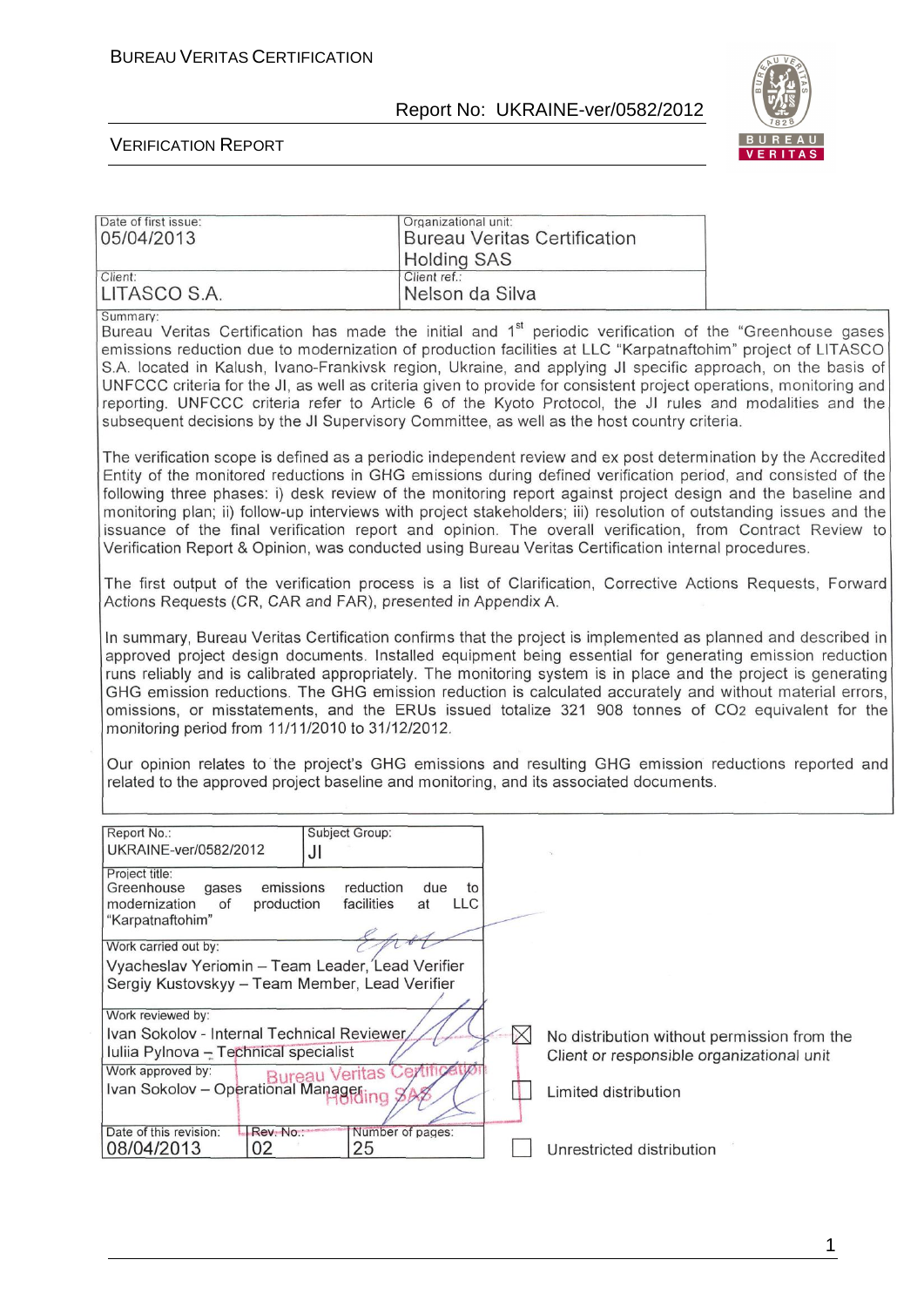VERIFICATION REPORT

## *Table of Contents Page*

| 1              |                                                                                |    |
|----------------|--------------------------------------------------------------------------------|----|
| 1.1            | Objective                                                                      | 3  |
| 1.2            | Scope                                                                          | 3  |
| 1.3            | <b>Verification Team</b>                                                       | 3  |
| $\overline{2}$ |                                                                                | .4 |
| 2.1            | <b>Review of Documents</b>                                                     | 4  |
| 2.2            | Follow-up Interviews                                                           | 4  |
| 2.3            | Resolution of Clarification, Corrective and Forward Action Requests            | 5  |
| 3              |                                                                                |    |
| 3.1            | Remaining issues and FARs from previous verifications                          | 6  |
| 3.2            | Project approval by Parties involved (90-91)                                   | 6  |
| 3.3            | Project implementation (92-93)                                                 | 6  |
| 3.4            | Compliance of the monitoring plan with the monitoring methodology<br>$(94-98)$ | 7  |
| 3.5            | Revision of monitoring plan (99-100)                                           | 8  |
| 3.6            | Data management (101)                                                          | 8  |
| 3.7            | Verification regarding programmes of activities (102-110)                      | 8  |
| 4              |                                                                                |    |
| 5              |                                                                                |    |
|                |                                                                                |    |

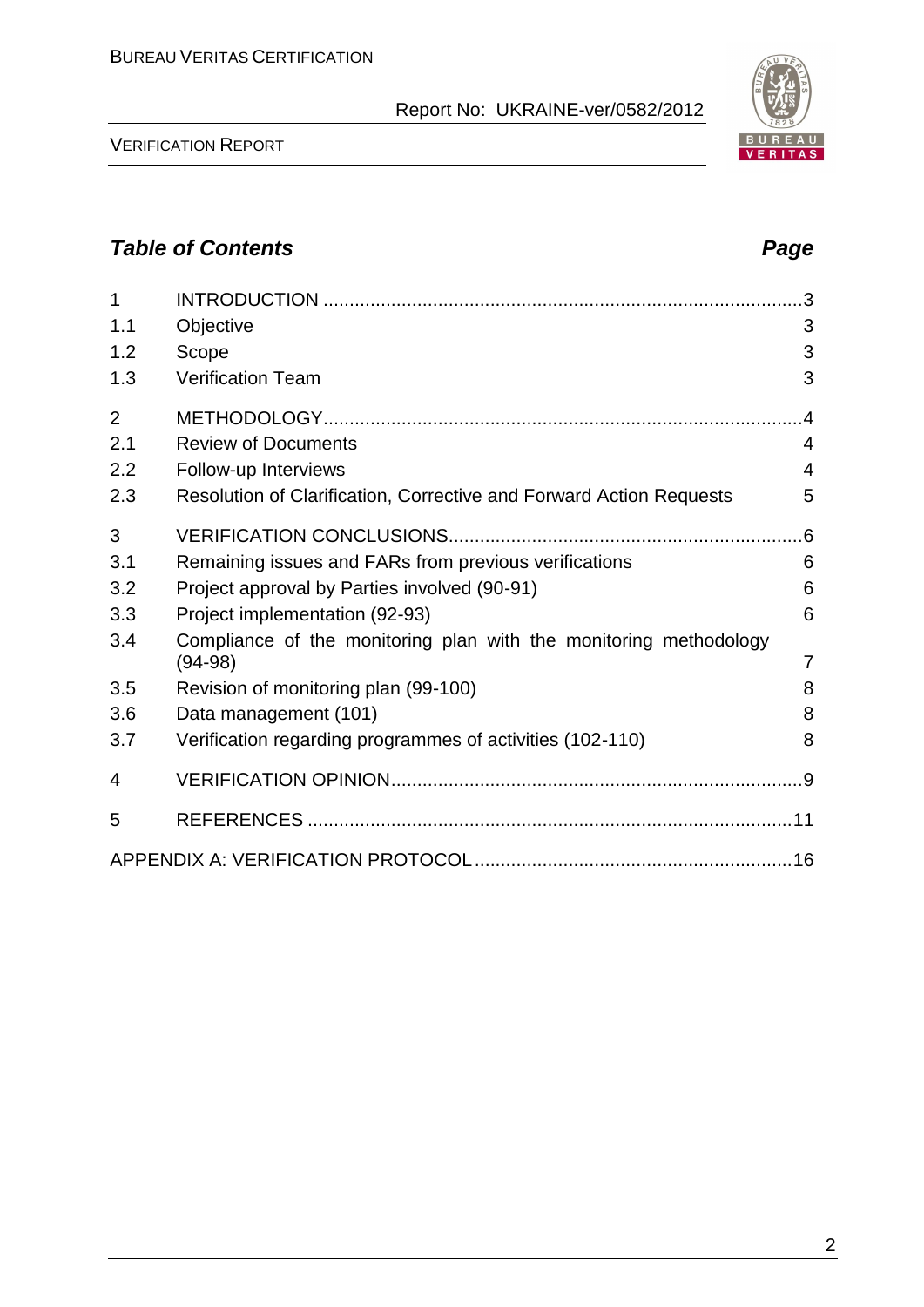

VERIFICATION REPORT

#### **1 INTRODUCTION**

LITASCO S.A. has commissioned Bureau Veritas Certification to verify the emissions reductions of its JI project "Greenhouse gases emissions reduction due to modernization of production facilities at LLC "Karpatnaftohim" (hereafter called "the project") at Kalush, Ivano-Frankivsk region, Ukraine.

This report summarizes the findings of the verification of the project, performed on the basis of UNFCCC criteria, as well as criteria given to provide for consistent project operations, monitoring and reporting.

#### **1.1 Objective**

Verification is the periodic independent review and ex post determination by the Accredited Independent Entity of the monitored reductions in GHG emissions during defined verification period.

The objective of verification can be divided in Initial Verification and Periodic Verification.

UNFCCC criteria refer to Article 6 of the Kyoto Protocol, the JI rules and modalities and the subsequent decisions by the JI Supervisory Committee, as well as the host country criteria.

#### **1.2 Scope**

The verification scope is defined as an independent and objective review of the project design document, the project's baseline study, monitoring plan, monitoring report, and other relevant documents. The information in these documents is reviewed against Kyoto Protocol requirements, UNFCCC rules and associated interpretations.

The verification is not meant to provide any consulting towards the Client. However, stated requests for clarifications, corrective and/or forward actions may provide input for improvement of the project monitoring towards reductions in the GHG emissions.

#### **1.3 Verification Team**

The verification team consists of the following personnel:

#### Vyacheslav Yeriomin

Bureau Veritas Certification Team Leader, Climate Change Lead Verifier

Sergiy Kustovskyy

Bureau Veritas Certification Climate Change Lead Verifier

This verification report was reviewed by:

Ivan Sokolov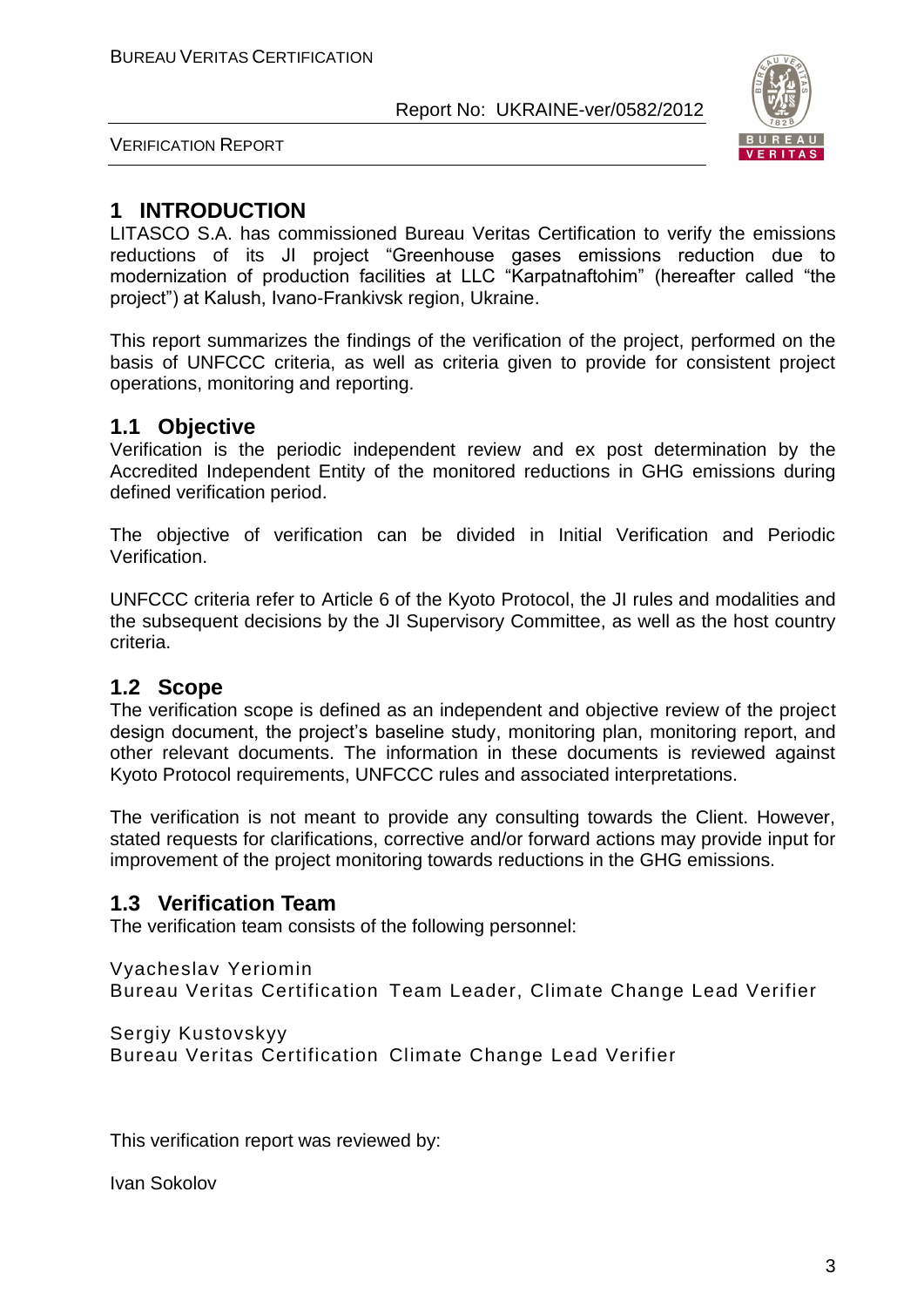

VERIFICATION REPORT

Bureau Veritas Certification, Internal Technical Reviewer

Iuliia Pylnova

Bureau Veritas Certification Technical Specialist

### **2 METHODOLOGY**

The overall verification, from Contract Review to Verification Report & Opinion, was conducted using Bureau Veritas Certification internal procedures.

In order to ensure transparency, a verification protocol was customized for the project, according to the version 01 of the Joint Implementation Determination and Verification Manual, issued by the Joint Implementation Supervisory Committee at its 19 meeting on 04/12/2009. The protocol shows, in a transparent manner, criteria (requirements), means of verification and the results from verifying the identified criteria. The verification protocol serves the following purposes:

- It organizes, details and clarifies the requirements a JI project is expected to meet;
- It ensures a transparent verification process where the verifier will document how a particular requirement has been verified and the result of the verification.

The completed verification protocol is enclosed in Appendix A to this report.

#### **2.1 Review of Documents**

The Monitoring Report (MR) submitted by LLC "KT-Energy" and additional background documents related to the project design and baseline, i.e. country Law, Project Design Document (PDD) and/or Guidance on criteria for baseline setting and monitoring, Host party criteria, Kyoto Protocol, Clarifications on Verification Requirements to be Checked by an Accredited Independent Entity were reviewed.

The verification findings presented in this report relate to the Monitoring Report versions 1.0, 2.0, 2.1 and project as described in the determined PDD.

#### **2.2 Follow-up Interviews**

On 12/03/2013 Bureau Veritas Certification performed on-site interviews with project stakeholders to confirm selected information and to resolve issues identified in the document review. Representatives of LLC "KT-Energy" and LLC "Karpatnaftohim" were interviewed (see References). The main topics of the interviews are summarized in Table 1.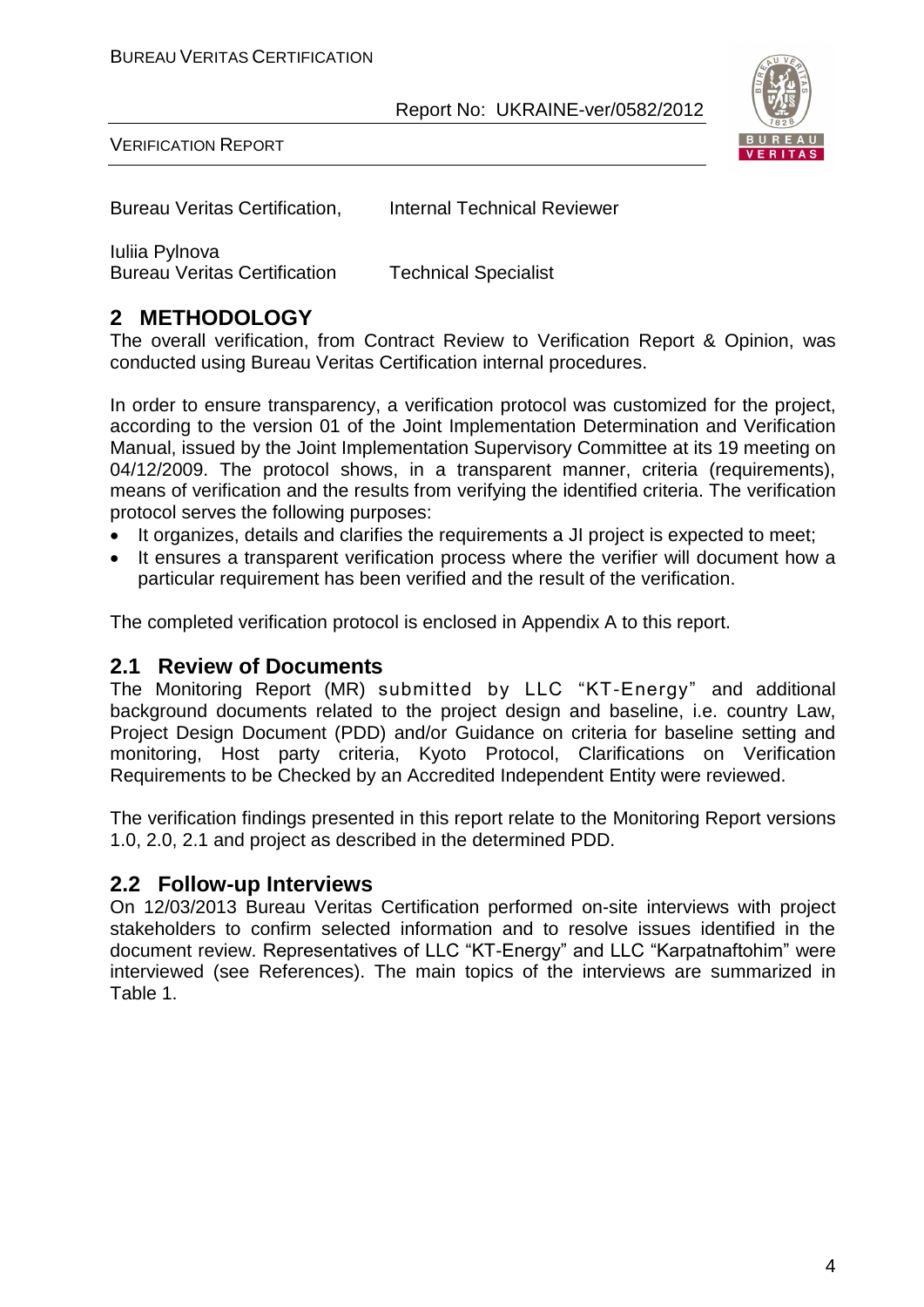

VERIFICATION REPORT

#### **Table 1 Interview topics**

| Interviewed<br>organization | <b>Interview topics</b>                                                           |
|-----------------------------|-----------------------------------------------------------------------------------|
| <b>LLC</b>                  | $\triangleright$ Organizational structure                                         |
| "Karpatnaftohim"            | $\triangleright$ Responsibilities and authorities                                 |
|                             | $\triangleright$ Roles and responsibilities for data collection and<br>processing |
|                             | $\triangleright$ Installation of equipment                                        |
|                             | $\triangleright$ Data logging, archiving and reporting                            |
|                             | $\triangleright$ Metering equipment control                                       |
|                             | $\triangleright$ Metering record keeping system, database                         |
|                             | $\triangleright$ IT management                                                    |
|                             | $\triangleright$ Training of personnel                                            |
|                             | $\triangleright$ Quality management procedures and technology                     |
|                             | Internal audits and check-ups<br>$\blacktriangleright$                            |
| CONSULTANT                  | $\triangleright$ Baseline methodology                                             |
| LLC "KT-Energy"             | $\triangleright$ Monitoring plan                                                  |
|                             | Monitoring report                                                                 |
|                             | <b>Excel spreadsheets</b>                                                         |

#### **2.3 Resolution of Clarification, Corrective and Forward Action Requests**

The objective of this phase of the verification is to raise the requests for corrective actions and clarification and any other outstanding issues that needed to be clarified for Bureau Veritas Certification positive conclusion on the GHG emission reduction calculation.

If the Verification Team, in assessing the monitoring report and supporting documents, identifies issues that need to be corrected, clarified or improved with regard to the monitoring requirements, it should raise these issues and inform the project participants of these issues in the form of:

(a) Corrective action request (CAR), requesting the project participants to correct a mistake that is not in accordance with the monitoring plan;

(b) Clarification request (CL), requesting the project participants to provide additional information for the Verification Team to assess compliance with the monitoring plan;

(c) Forward action request (FAR), informing the project participants of an issue, relating to the monitoring that needs to be reviewed during the next verification period.

The Verification Team will make an objective assessment as to whether the actions taken by the project participants, if any, satisfactorily resolve the issues raised, if any, and should conclude its findings of the verification.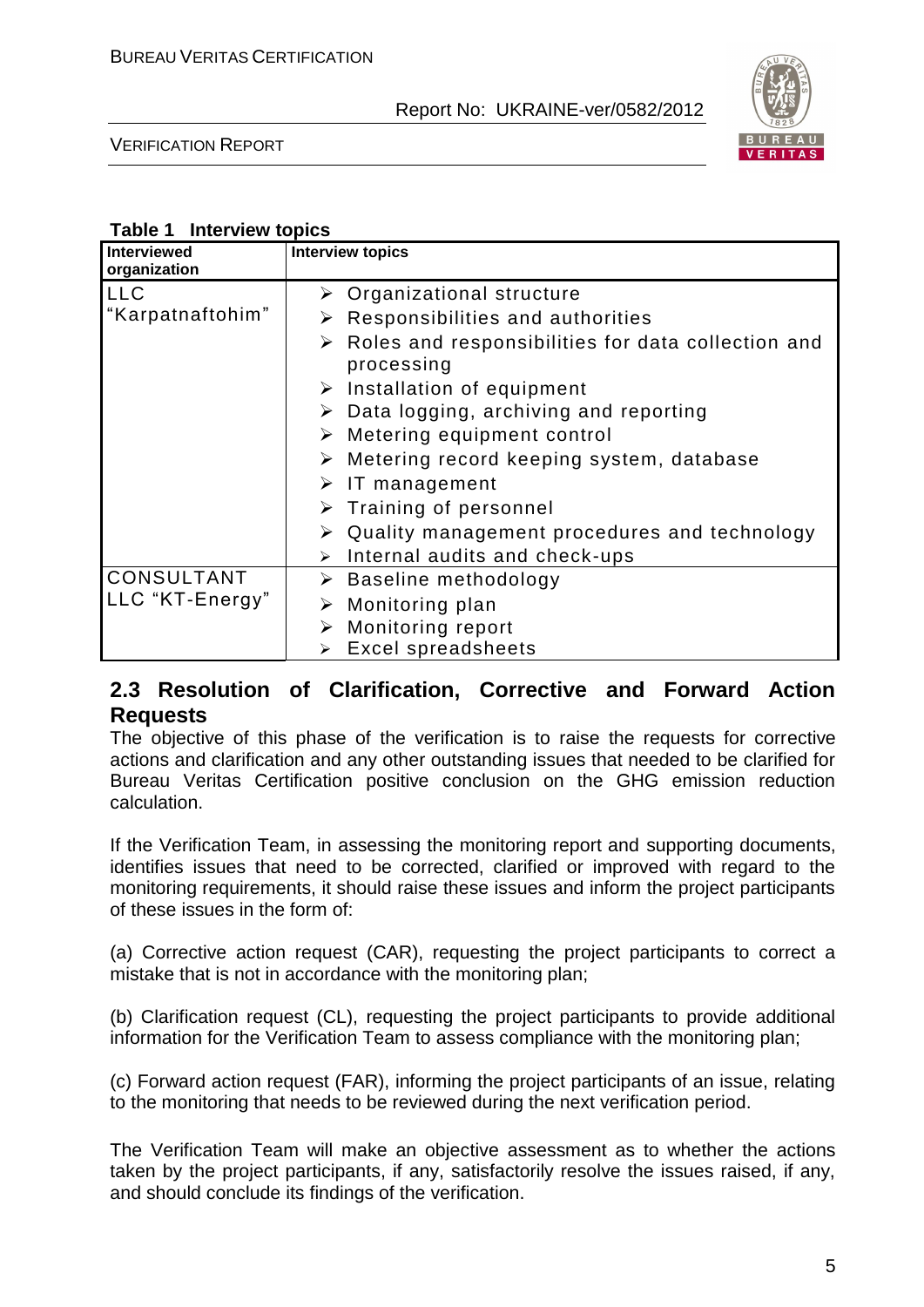

VERIFICATION REPORT

To guarantee the transparency of the verification process, the concerns raised are documented in more detail in the verification protocol in Appendix A.

#### **3 VERIFICATION CONCLUSIONS**

In the following sections, the conclusions of the verification are stated.

The findings from the desk review of the original monitoring documents and the findings from interviews during the follow up visit are described in the Verification Protocol in Appendix A.

The Clarification, Corrective and Forward Action Requests are stated, where applicable, in the following sections and are further documented in the Verification Protocol in Appendix A. The verification of the Project resulted in 7 Corrective Action Requests and 3 Clarification Requests.

The number between brackets at the end of each section corresponds to the DVM paragraph.

#### **3.1 Remaining issues and FARs from previous verifications**

No FARs were raised as a result of determination.

#### **3.2 Project approval by Parties involved (90-91)**

Written project approval by Ukraine # 3917/23/7 dated 19/12/2012 has been issued by the State Environmental Investment Agency of Ukraine.

The written project approval by Switzerland, the other Party involved, has been issued by the Federal Office for the Environment FOEN of Switzerland (Letter of Approval No.J294-0485 dated 23/11/2012).

The abovementioned written approvals are unconditional.

The identified areas of concern as to the project approval by Parties involved, project participants responses and Bureau Veritas Certification's conclusions are described in Appendix A to this report (refer to CAR 01).

#### **3.3 Project implementation (92-93)**

Project activity foresees the replacement of diaphragm cell technology with more energy efficient membrane cell technology for caustic soda production by construction membrane electrolysis unit with the capacity of 200 thousand tonnes per annum (new membrane electrolysis plant). The project is initiated in order to optimize energy resource consumption by the enterprise and to reduce greenhouse gases emissions.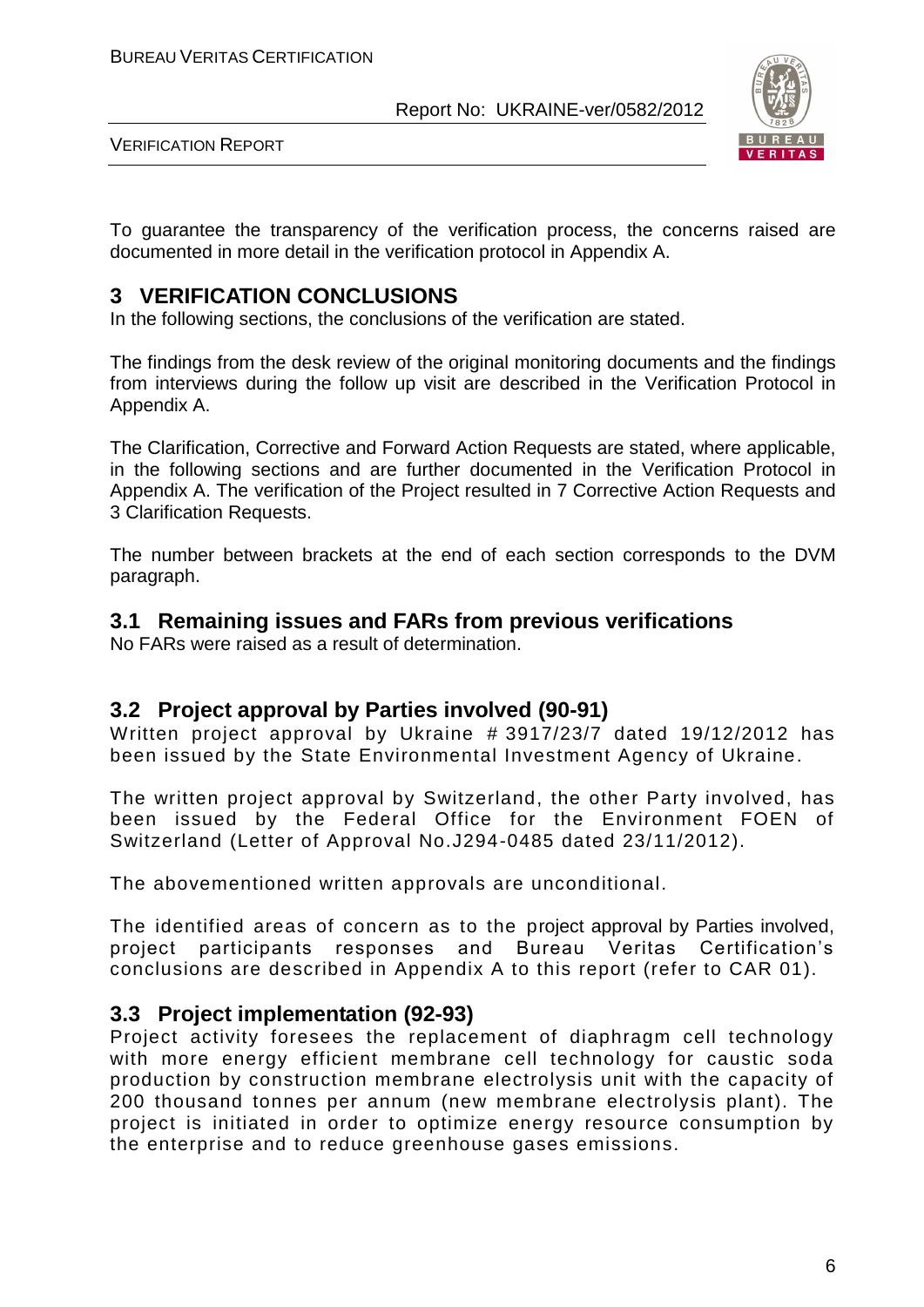

VERIFICATION REPORT

Caustic soda (sodium hydroxide, NaOH) is a reagent used in the chemical industry, petrochemical industry, paper manufacturing, textile manufacturing and other industries as well as in the color metallurgical sector.

Before proposed project implementation caustic soda at LLC "Karpatnaftohim" was produced using diaphragm cell technology. Within this process saturated brine (sodium chloride solution) enters the anode compartment of the cell, where chlorine gas is liberated. The function of the diaphragm is to separate the brine from the caustic solution at the cathode side, which is also where hydrogen gas is released. Diaphragm cell technology supposes consumption of relatively high amounts of heat energy and electricity and thus causes relatively high emissions of greenhouse gases into the atmosphere.

The decision about project implementation has been made on 14th of November, 2005 taking into account the possibility of attracting additional investment using Kyoto Protocol's flexible mechanisms. Project implementation lasted during 2005-2010 and the new chlorine and caustic soda production facilities (membrane electrolysis unit or membrane electrolysis plant) have been put into operation at 11th of November, 2010.

Within the framework of proposed project implementation the existed chlorine and caustic soda production unit #2 with the capacity of 125 000 tonnes per annum has been taken out from operation at the 1st of August 2006 and the chlorine and caustic soda production unit #1 with the capacity of 66 000 tonnes per annum has been taken out from operation at 1st of June 2008 (both units were using diaphragm cell technology).

The realization of the project has been completed in 2010. The project has generated emission reductions during 2010-2012. However, the workshop included in the project boundaries is not operational since September, 2012 due to economic reasons. The resuming of operation is expected in the near future.

The identified areas of concern as to the project implementation, project participants responses and Bureau Veritas Certification's conclusions are described in Appendix A to this report (refer to CARs 02, 03, CL 01).

#### **3.4 Compliance of the monitoring plan with the monitoring methodology (94-98)**

The monitoring occurred in accordance with the monitoring plan included in the PDD regarding which the determination has been deemed final and is so listed on the UNFCCC JI website.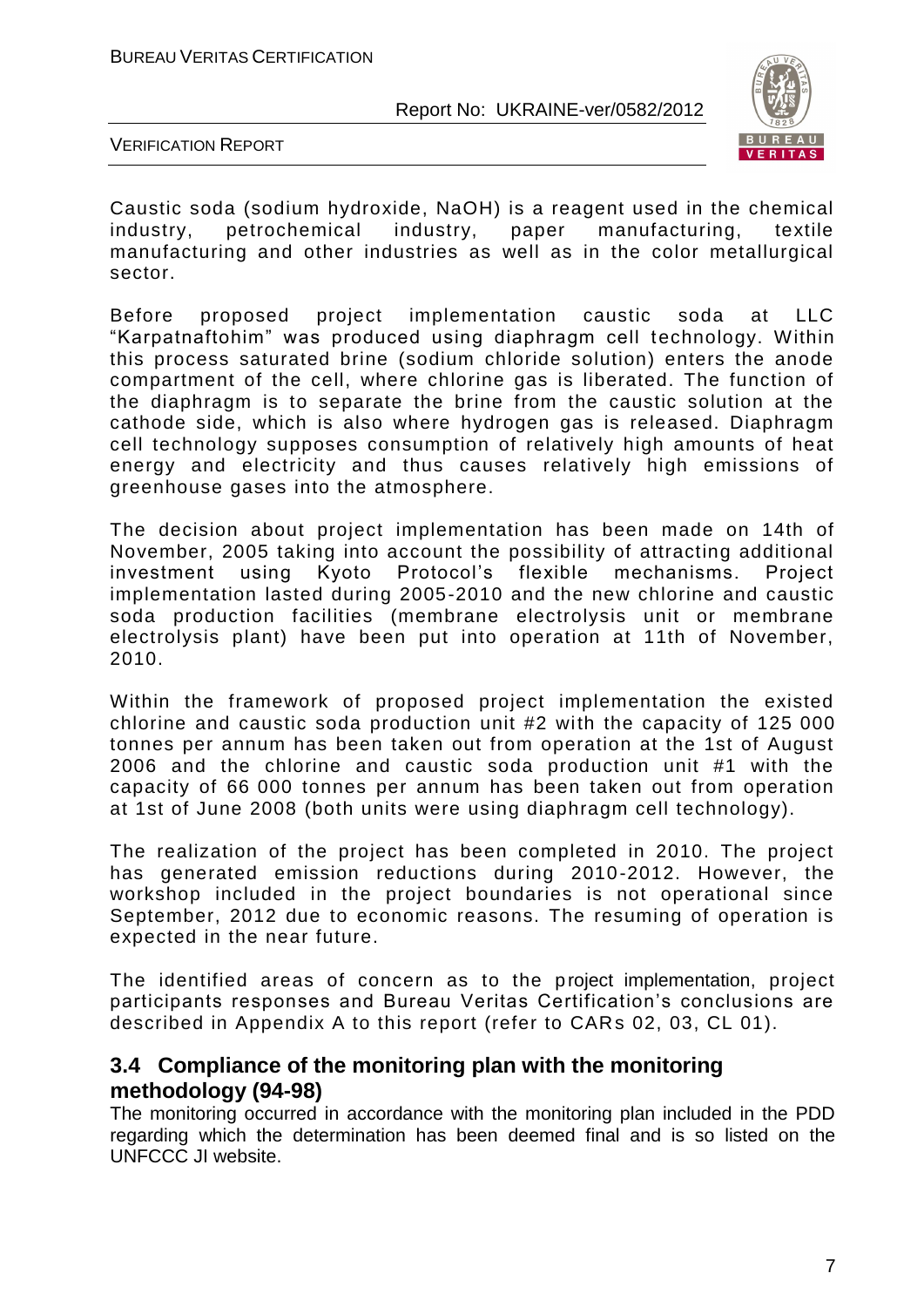

VERIFICATION REPORT

For calculating the emission reductions, key factors influencing the baseline emissions and the activity level of the project and the emissions as well as risks associated with the project were taken into account, as appropriate.

Data sources used for calculating emission reductions are clearly identified, reliable and transparent.

Emission factors, including default emission factors, are selected by carefully balancing accuracy and reasonableness, and appropriately justified of the choice.

The calculation of emission reductions is based on conservative assumptions and the most plausible scenarios in a transparent manner.

The identified areas of concern as to the compliance of the monitoring plan with the monitoring methodology, project participants responses and Bureau Veritas Certification's conclusions are described in Appendix A to this report (refer to CARs 04, 05, 07, CL 02).

#### **3.5 Revision of monitoring plan (99-100)**

Since the monitoring plan was not revised the section is not applicable.

#### **3.6 Data management (101)**

The data and their sources, provided in monitoring report, are clearly identified, reliable and transparent.

The implementation of data collection procedures is in accordance with the monitoring plan, including the quality control and quality assurance procedures. These procedures are mentioned in the section "References" of this report.

The function of the monitoring equipment, including its calibration status, is in order.

The evidence and records used for the monitoring are maintained in a traceable manner.

The data collection and management system for the project is in accordance with the monitoring plan.

The identified areas of concern as to the data management, project participants responses and Bureau Veritas Certification's conclusions are described in Appendix A to this report (refer to CAR 06, CL 03).

#### **3.7 Verification regarding programmes of activities (102-110)**

Not applicable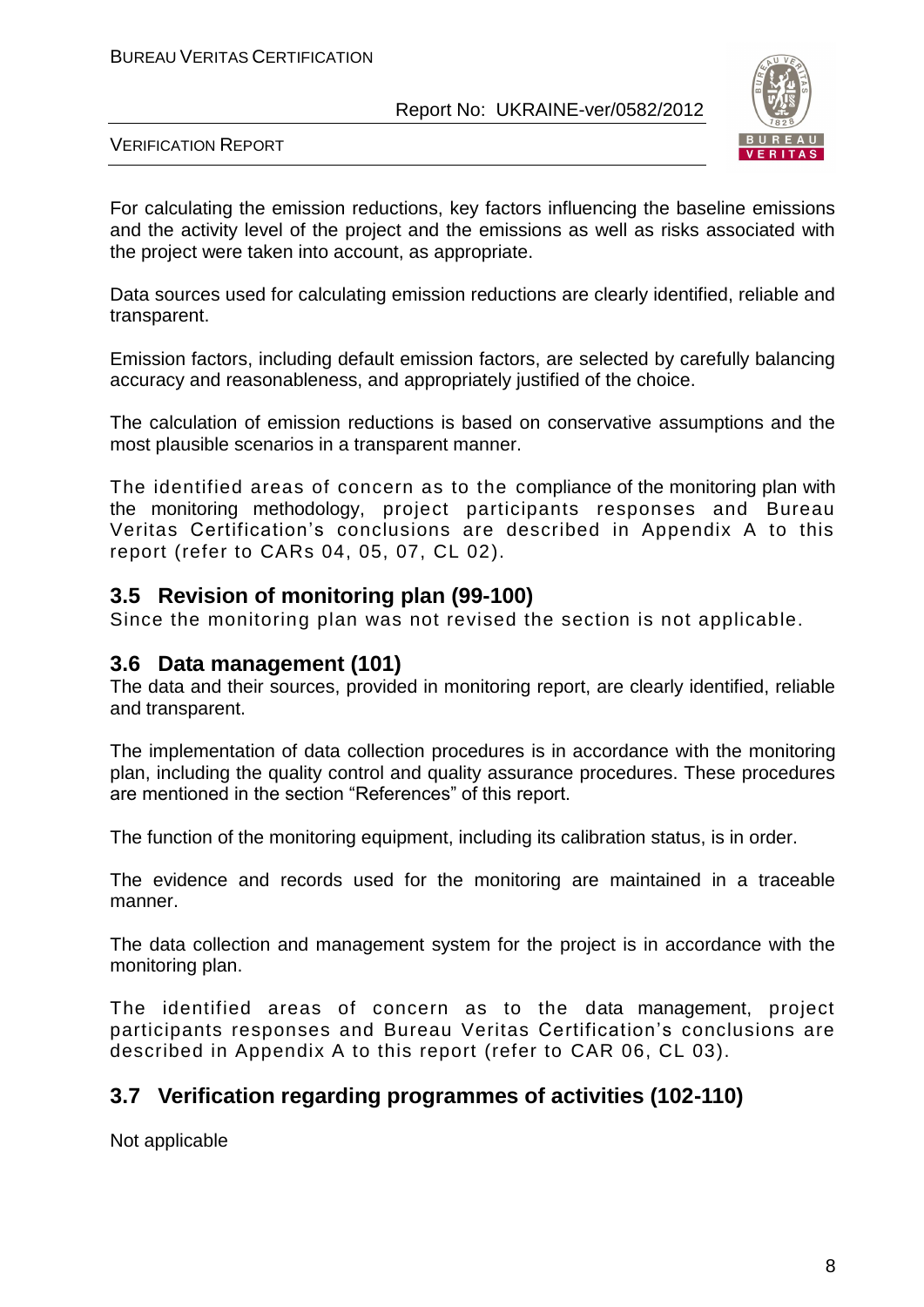

VERIFICATION REPORT

#### **4 VERIFICATION OPINION**

Bureau Veritas Certification has performed the initial and 1<sup>st</sup> periodic verification of the "Greenhouse gases emissions reduction due to modernization of production facilities at LLC "Karpatnaftohim" Project in Ukraine, which applies JI specific approach. The verification was performed on the basis of UNFCCC criteria and host country criteria and also on the criteria given to provide for consistent project operations, monitoring and reporting.

The verification consisted of the following three phases: i) desk review of the monitoring report against the project design and the baseline and monitoring plan; ii) follow-up interviews with project stakeholders; iii) resolution of outstanding issues and the issuance of the final verification report and opinion.

The management of LLC "KT-Energy" is responsible for the preparation of the GHG emissions data and the reported GHG emissions reductions of the project on the basis set out within the project Monitoring Plan indicated in the final PDD version 2.2. The development and maintenance of records and reporting procedures in accordance with that plan, including the calculation and determination of GHG emission reductions from the project, is the responsibility of the management of the project.

Bureau Veritas Certification verified the Project Monitoring Report version 2.1 for the reporting period as indicated below. Bureau Veritas Certification confirms that the project is implemented as planned and described in approved project design documents. Installed equipment being essential for generating emission reduction runs reliably and is calibrated appropriately. The monitoring system is in place and the project is generating GHG emission reductions.

Bureau Veritas Certification can confirm that the GHG emission reduction is accurately calculated and is free of material errors, omissions, or misstatements. Our opinion relates to the project's GHG emissions and resulting GHG emissions reductions reported and related to the approved project baseline and monitoring, and its associated documents. Based on the information we have seen and evaluated, we confirm, with a reasonable level of assurance, the following statement:

#### Reporting period: From 11/11/2010 to 31/12/2012

| For the period from 11/11/2010 to 31/12/2010 |          |  |                                      |
|----------------------------------------------|----------|--|--------------------------------------|
| <b>Baseline emissions</b>                    | 59604    |  | tonnes of CO <sub>2</sub> equivalent |
| Project emissions                            | : 40342  |  | tonnes of $CO2$ equivalent           |
| <b>Emission Reductions</b>                   | : 19262  |  | tonnes of $CO2$ equivalent           |
| For the period from 01/01/2011 to 31/12/2011 |          |  |                                      |
|                                              |          |  |                                      |
| <b>Baseline emissions</b>                    | : 474841 |  | tonnes of CO <sub>2</sub> equivalent |
| Project emissions                            | : 302147 |  | tonnes of $CO2$ equivalent           |
| <b>Emission Reductions</b>                   |          |  |                                      |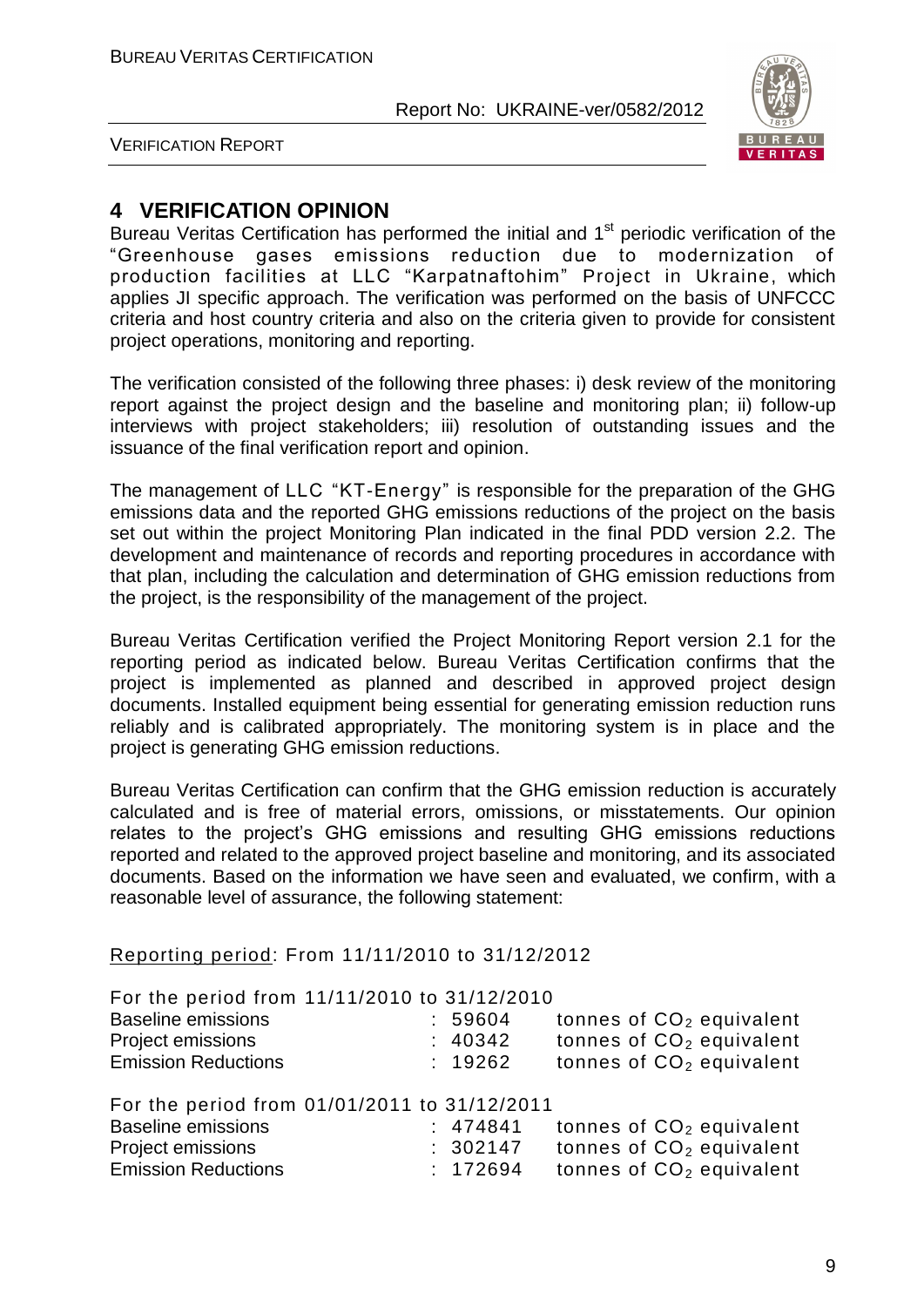

#### VERIFICATION REPORT

#### For the period from 01/01/2012 to 31/12/2012

| Baseline emissions         | : 359474 | tonnes of $CO2$ equivalent |
|----------------------------|----------|----------------------------|
| Project emissions          | : 229522 | tonnes of $CO2$ equivalent |
| <b>Emission Reductions</b> | : 129952 | tonnes of $CO2$ equivalent |

Total for the monitoring period.

| Baseline emissions         | :893919 | tonnes of $CO2$ equivalent |
|----------------------------|---------|----------------------------|
| Project emissions          | :572011 | tonnes of $CO2$ equivalent |
| <b>Emission Reductions</b> | :321908 | tonnes of $CO2$ equivalent |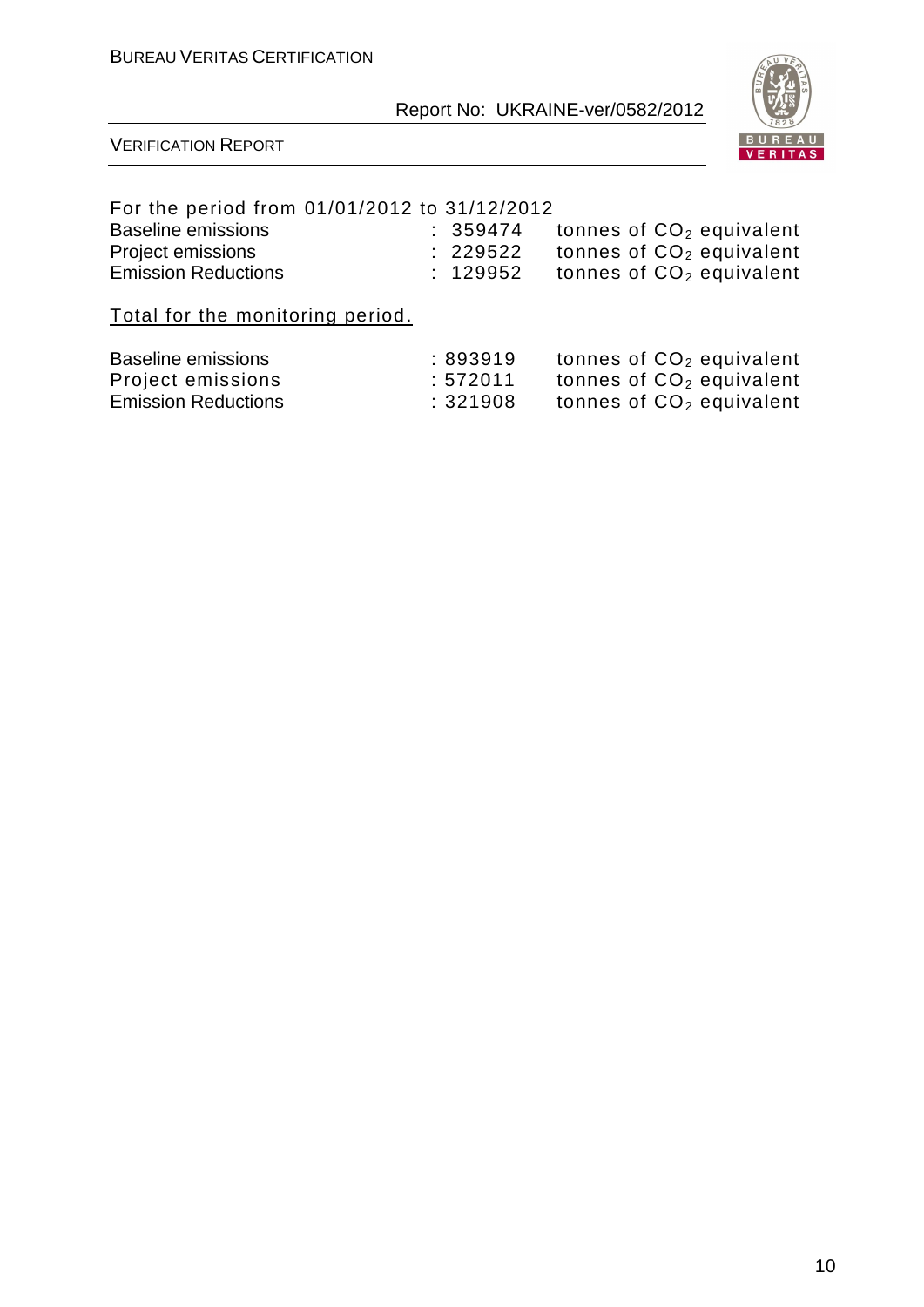

VERIFICATION REPORT

#### **5 REFERENCES**

#### **Category 1 Documents:**

Documents provided by LITASCO S.A. that relate directly to the GHG components of the project.

- /1/ PDD "Greenhouse gases emissions reduction due to modernization of production facilities at LLC "Karpatnaftohim" project of LITASCO S.A. version 2.2 dated 29/11/2012
- /2/ Monitoring Report for 11/11/2010-31/12/2012 "Greenhouse gases emissions reduction due to modernization of production facilities at LLC "Karpatnaftohim", version 1.0 dated 01/03/2013.
- /3/ Monitoring Report for 11/11/2010-31/12/2012 "Greenhouse gases emissions reduction due to modernization of production facilities at LLC "Karpatnaftohim", version 2.0 dated 20/03/2013.
- /4/ Monitoring Report for 11/11/2010-31/12/2012 "Greenhouse gases emissions reduction due to modernization of production facilities at LLC "Karpatnaftohim", version 2.1 dated 02/04/2013.
- /5/ Emission reduction calculation for LLC "Karpatnaftohim", excel file
- /6/ Letter of Approval #3917/23/7 for the project "Greenhouse gases emissions reduction due to modernization of production facilities at LLC "Karpatnaftohim" issued by State Environmental Investment Agency of Ukraine dated 19/12/2012.
- /7/ Letter of Approval of the JI project "Greenhouse gases emissions reduction due to modernization of production facilities at LLC "Karpatnaftohim" # J294-0485 issued by the Federal Office for the Environment of Switzerland dated 23/11/2012.

#### **Category 2 Documents:**

Background documents related to the design and/or methodologies employed in the design or other reference documents.

- /1/ Technical report on chlorine production unit for January 2010
- /2/ Technical report on caustic soda and chlorine production using membrane method unit for November 2010
- /3/ Technical report on caustic soda and chlorine production using membrane method unit for December 2010
- /4/ Technical report on caustic soda and chlorine production using membrane method unit for October 2010
- /5/ Order # 418-КН dated 30/09/2010 on production process commissioning
- /6/ Statement # 544 dated 09/09/2010 on object operation readiness
- /7/ Technical report on caustic soda and chlorine production using membrane method unit for January 2011
- /8/ Technical report on caustic soda and chlorine production using membrane method unit for February 2011
- /9/ Technical report on caustic soda and chlorine production using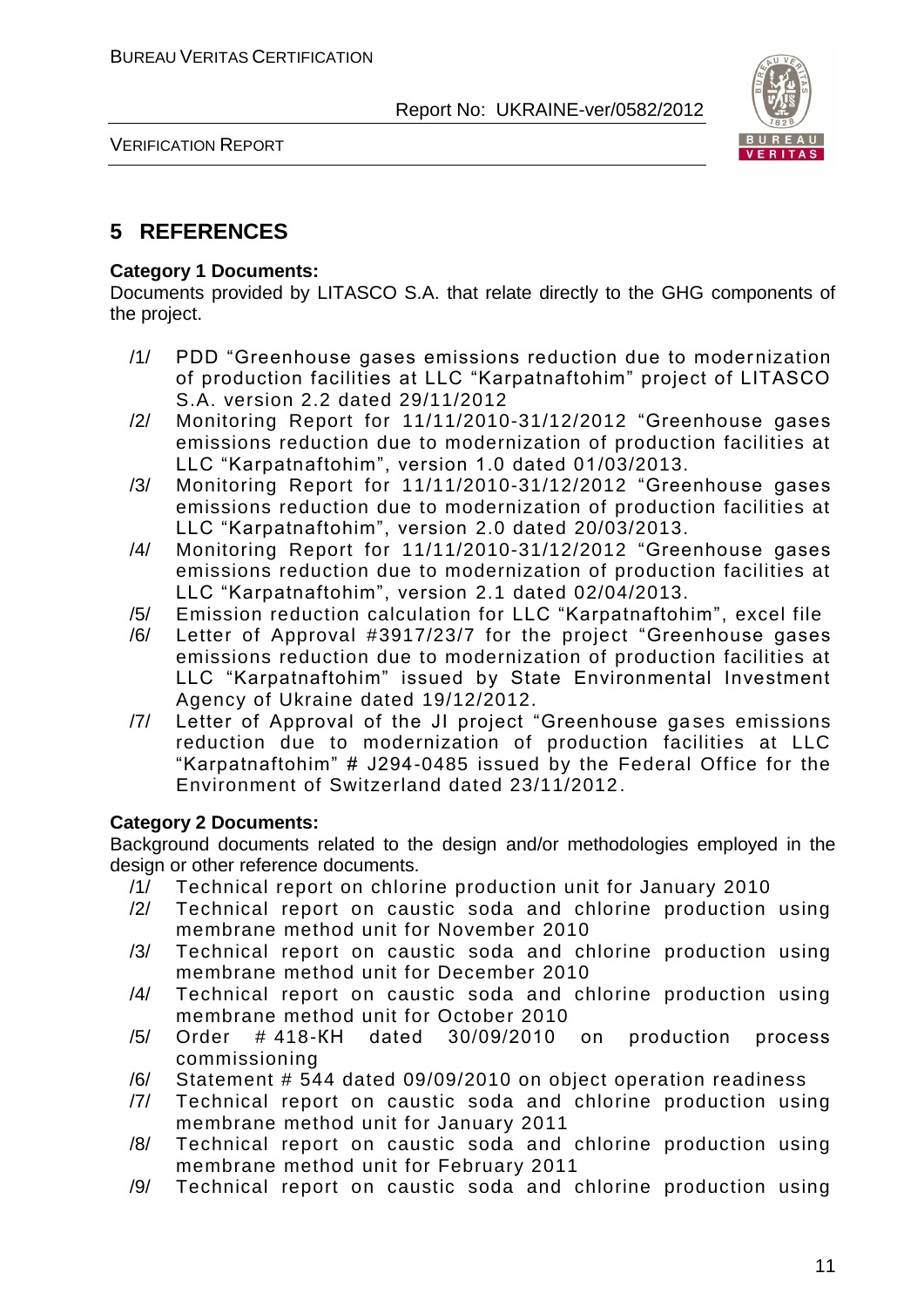

VERIFICATION REPORT

membrane method unit for March 2011

/10/ Technical report on caustic soda and chlorine production using membrane method unit for April 2011 /11/ Technical report on caustic soda and chlorine production using membrane method unit for May 2011 /12/ Technical report on caustic soda and chlorine production using membrane method unit for June 2011 /13/ Technical report on caustic soda and chlorine production using membrane method unit for July 2011 /14/ Technical report on caustic soda and chlorine production using membrane method unit for August 2011 /15/ Technical report on caustic soda and chlorine production using membrane method unit for September 2011 /16/ Technical report on caustic soda and chlorine production using membrane method unit for October 2011 /17/ Technical report on caustic soda and chlorine production using membrane method unit for November 2011 /18/ Technical report on caustic soda and chlorine production using membrane method unit for December 2011 /19/ Technical report on caustic soda and chlorine production using membrane method unit for January 2012 /20/ Technical report on caustic soda and chlorine production using membrane method unit for February 2012 /21/ Technical report on caustic soda and chlorine production using membrane method unit for March 2012 /22/ Technical report on caustic soda and chlorine production using membrane method unit for April 2012 /23/ Technical report on caustic soda and chlorine production using membrane method unit for May 2012 /24/ Technical report on caustic soda and chlorine production using membrane method unit for June 2012 /25/ Technical report on caustic soda and chlorine production using membrane method unit for July 2012 /26/ Technical report on caustic soda and chlorine production using membrane method unit for August 2012 /27/ Technical report on caustic soda and chlorine production using membrane method unit for September 2012 /28/ Technical report on caustic soda and chlorine production using membrane method unit for October 2012 /29/ Technical report on caustic soda and chlorine production using membrane method unit for November 2012 /30/ Technical report on caustic soda and chlorine production using membrane method unit for December 2012 /31/ Technical report on pyrolisis, compressing and pyrolisis gas separation workshop for December 2010 /32/ Technical report on pyrolisis, compressing and pyrolisis gas separation workshop for November 2010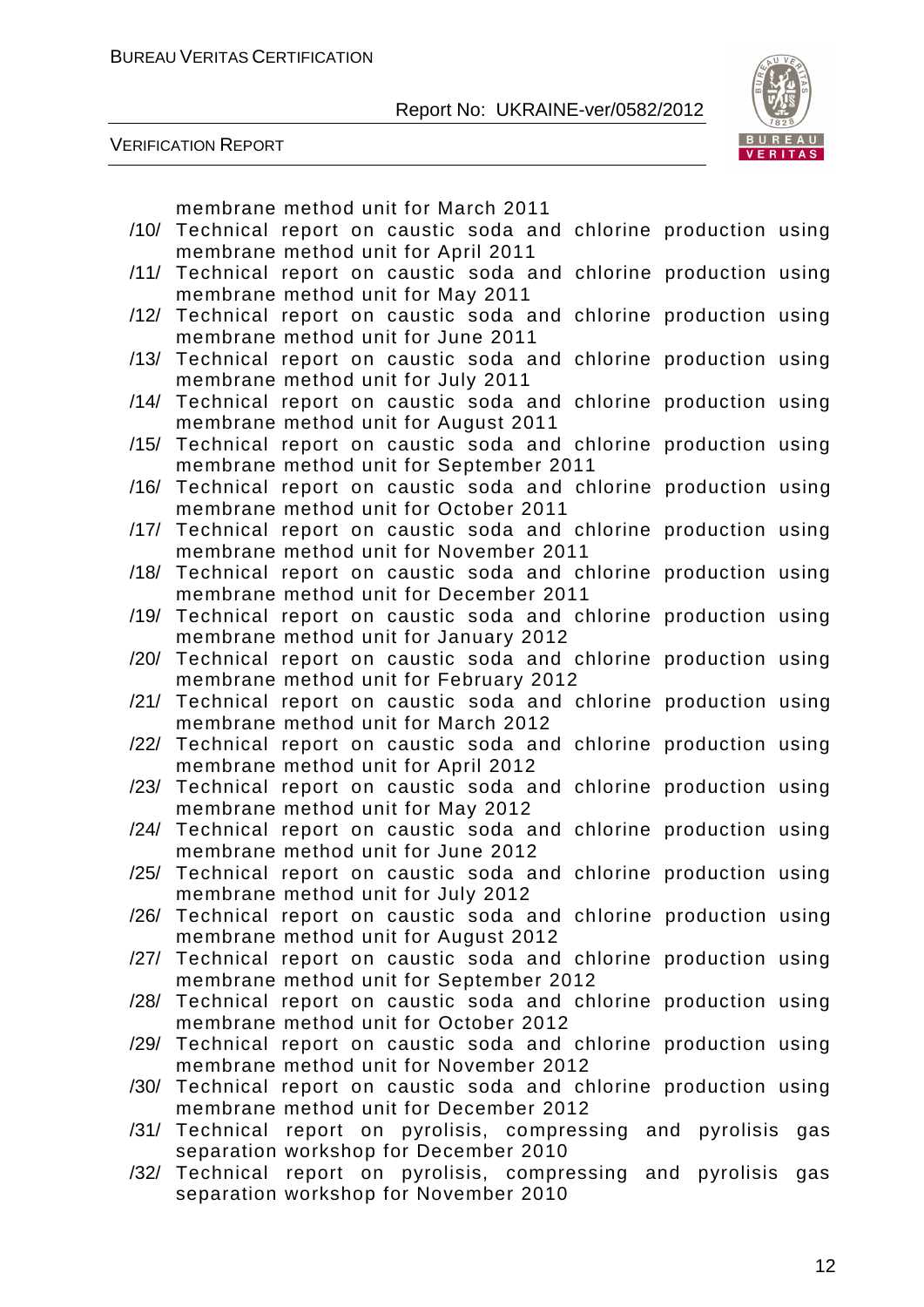



|      |                | /33/ Technical report on pyrolisis, compressing and pyrolisis      |     |               | gas |
|------|----------------|--------------------------------------------------------------------|-----|---------------|-----|
|      |                | separation workshop for October 2010                               |     |               |     |
|      |                | /34/ Technical report on pyrolisis, compressing and pyrolisis      |     |               | gas |
|      |                | separation workshop for January 2011                               |     |               |     |
|      |                | /35/ Technical report on pyrolisis, compressing                    | and | pyrolisis     | gas |
|      |                | separation workshop for February 2011                              |     |               |     |
| /36/ |                | Technical report on pyrolisis, compressing and pyrolisis           |     |               | gas |
|      |                | separation workshop for March 2011                                 |     |               |     |
|      |                | /37/ Technical report on pyrolisis, compressing and pyrolisis      |     |               | gas |
|      |                | separation workshop for April 2011                                 |     |               |     |
|      |                | /38/ Technical report on pyrolisis, compressing and                |     | pyrolisis     | gas |
|      |                | separation workshop for May 2011                                   |     |               |     |
|      |                | /39/ Technical report on pyrolisis, compressing and pyrolisis      |     |               | gas |
|      |                | separation workshop for June 2011                                  |     |               |     |
|      | /40/ Technical | report on pyrolisis, compressing and                               |     | pyrolisis     | gas |
|      |                | separation workshop for July 2011                                  |     |               |     |
|      |                | /41/ Technical report on pyrolisis, compressing                    | and | pyrolisis     | gas |
|      |                | separation workshop for August 2011                                |     |               |     |
|      |                | /42/ Technical report on pyrolisis, compressing and pyrolisis      |     |               | gas |
|      |                | separation workshop for September 2011                             |     |               |     |
| /43/ | Technical      | report on pyrolisis, compressing                                   |     | and pyrolisis | gas |
|      |                | separation workshop for October 2011                               |     |               |     |
|      |                | /44/ Technical report on pyrolisis, compressing and pyrolisis      |     |               | gas |
|      |                | separation workshop for November 2011                              |     |               |     |
|      |                | /45/ Technical report on pyrolisis, compressing and                |     | pyrolisis     | gas |
|      |                | separation workshop for December 2011                              |     |               |     |
| /46/ |                | Technical report on pyrolisis, compressing and pyrolisis           |     |               | gas |
|      |                | separation workshop for January 2012                               |     |               |     |
|      |                | /47/ Technical report on pyrolisis, compressing and pyrolisis      |     |               | gas |
|      |                | separation workshop for February 2012                              |     |               |     |
|      | 2012           | /48/ Technical report on hydrocarbons production unit for February |     |               |     |
|      |                | /49/ Technical report on pyrolisis, compressing and pyrolisis gas  |     |               |     |
|      |                | separation workshop for March 2012                                 |     |               |     |
|      |                | /50/ Technical report on pyrolisis, compressing and pyrolisis      |     |               | gas |
|      |                | separation workshop for April 2012                                 |     |               |     |
|      |                | /51/ Technical report on pyrolisis, compressing and pyrolisis      |     |               | gas |
|      |                | separation workshop for May 2012                                   |     |               |     |
|      |                | /52/ Technical report on pyrolisis, compressing and pyrolisis      |     |               | gas |
|      |                | separation workshop for June 2012                                  |     |               |     |
|      | /53/ Technical | report on pyrolisis, compressing                                   | and | pyrolisis     | gas |
|      |                | separation workshop for July 2012                                  |     |               |     |
|      |                | /54/ Technical report on pyrolisis, compressing                    |     | and pyrolisis | gas |
|      |                | separation workshop for August 2012                                |     |               |     |
|      | /55/ Technical | report on pyrolisis, compressing                                   | and | pyrolisis     | gas |
|      |                | separation workshop for September 2012                             |     |               |     |
|      | /56/ Technical | report on pyrolisis, compressing and                               |     | pyrolisis     | gas |
|      |                |                                                                    |     |               |     |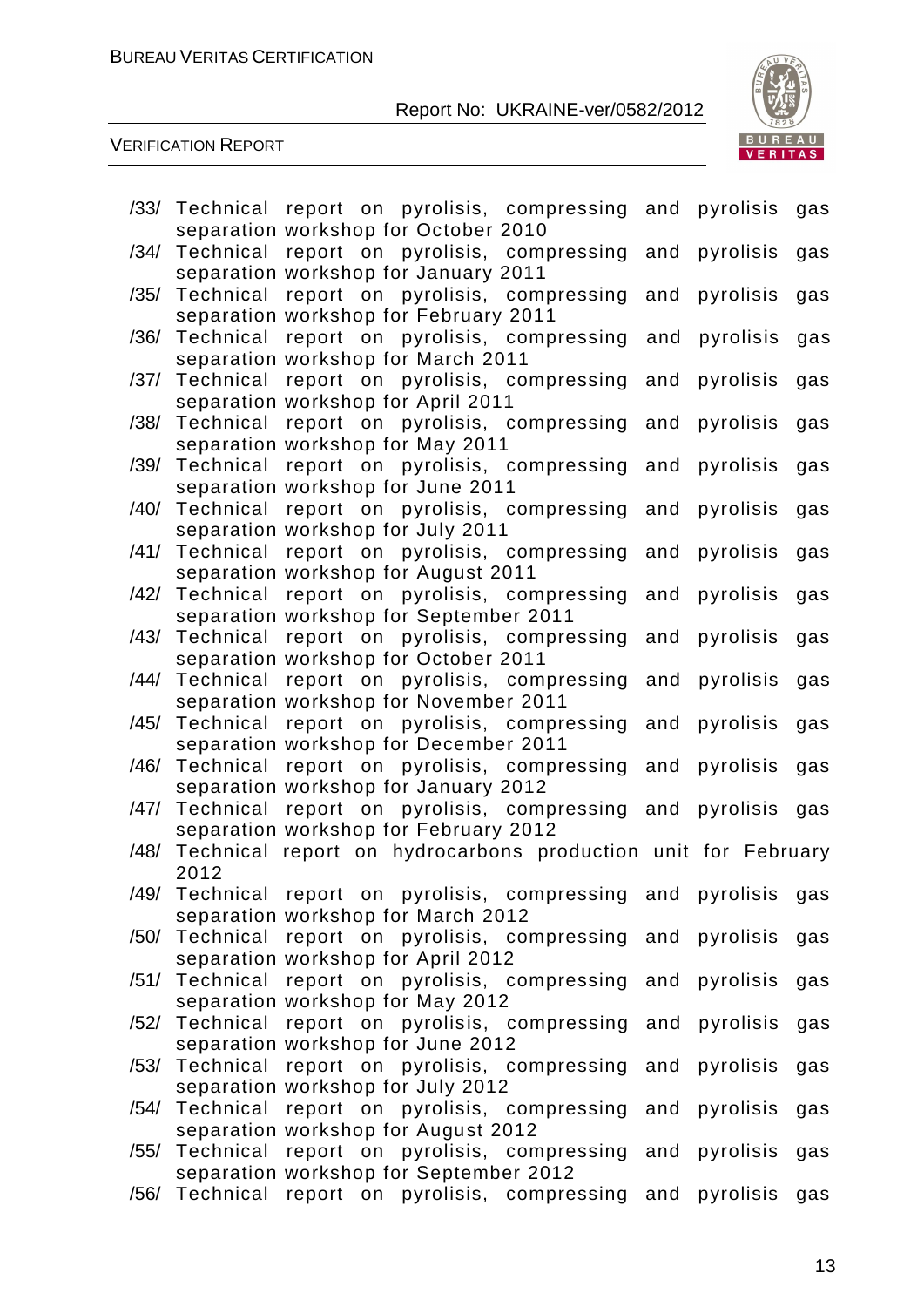



separation workshop for October 2012

- /57/ Technical report on pyrolisis, compressing and pyrolisis gas separation workshop for November 2012
- /58/ Technical report on pyrolisis, compressing and pyrolisis gas separation workshop for December 2012
- /59/ Form # 11-МТП (annual). Report on fuel, heat and electricity consumption for 2012
- /60/ Form # 11-мтп (ser) (annual). Secondary energy resources generation and consumption for 2012
- /61/ Form # 11-МТП (fuel) (annual). Actual fuel consumption needed for certain types of goods production and works performance 2012
- /62/ Form # 11-МТП (annual). Report on fuel, heat and electricity consumption for 2011
- /63/ Form # 11-МТП (fuel) (annual). Actual fuel consumption needed for certain types of goods production and works performance 2011
- /64/ Form # 11-мтп (ser) (annual). Secondary energy resources generation and consumption for 2011
- /65/ Form # 11-МТП (annual). Report on fuel, heat and electricity consumption for January-December 2010
- /66/ Form # 11-МТП (fuel) (annual). Actual fuel consumption needed for certain types of goods production and works performance 2010
- /67/ Form # 11-мтп (ser) (annual). Secondary energy resources generation and consumption for 2010
- /68/ Passport on multifunctional power meter type ZFB 410, fabrication # 72554186
- /69/ Passport on multifunctional power meter type ZFB 410, fabrication # 72738575 (last calibration date–31/05/2011)
- /70/ Passport on multifunctional power meter type ZFB 410, fabrication # 73113337 (last calibration date–31/05/2011)
- /71/ Passport on multifunctional power meter type ZFB 410, fabrication # 72554180 (last calibration date–31/05/2011)
- /72/ Photo–multifunctional power meter type ZFB 410, fabrication # 72554180
- /73/ Photo–multifunctional power meter type ZFB 410, fabrication # 72738575
- /74/ Photo–multifunctional power meter type ZFB 410, fabrication # 72738581
- /75/ Photo–level meter APR 2000 ALW, fabrication # 10073202
- /76/ Photo–level meter APR 2000 ALW, fabrication # 11070400
- /77/ Photo–level meter APR 2000 ALW, fabrication # 10073203
- /78/ Photo–level meter APR 2000 ALW, fabrication # 10073201
- /79/ Photo–level meter APR 2000 ALW, fabrication # 11071761
- /80/ Photo–level meter APR 2000 ALW, fabrication # 10073205
- /81/ Photo–vortex heat energy flow meter type Optiswirl 4070, fabrication # 8/348989
- /82/ Passport on vortex heat energy flow meter type Optiswirl 4070, fabrication # 8/348990 (last calibration date–21/09/2012)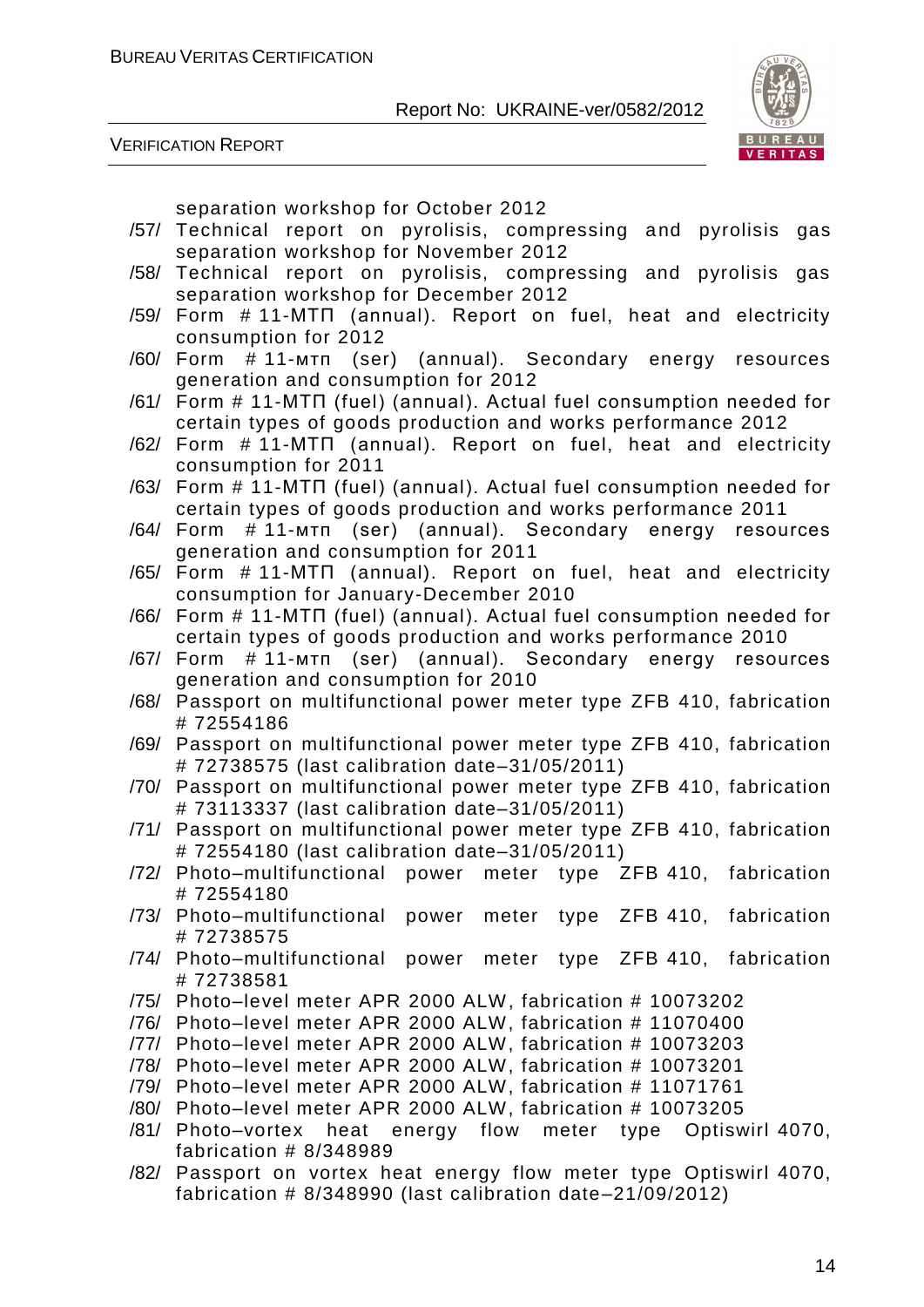

VERIFICATION REPORT

- /83/ Passport on vortex heat energy flow meter type Optiswirl 4070, fabrication # 8/348989 (last calibration date–21/09/2012)
- /84/ Passport on level meter APR 2000 ALW, fabrication # 11070400 (last calibration date–28/05/2012)
- /85/ Passport on level meter APR 2000 ALW, fabrication # 10073202 (last calibration date–28/05/2012)
- /86/ Passport on level meter APR 2000 ALW, fabrication # 10073203 (last calibration date–28/05/2012)
- /87/ Passport on level meter APR 2000 ALW, fabrication # 10073201 (last calibration date–28/05/2012)
- /88/ Passport on level meter APR 2000 ALW, fabrication # 11071761 (last calibration date–28/05/2012)
- /89/ Passport on level meter APR 2000 ALW, fabrication # 10073205 (last calibration date–28/05/2012)
- /90/ Form # 2-ТП (air) (annual). Environmental protection report for 2012
- /91/ Form # 2-ТП (water) (per qarter). Report on water consumption for IV quarter 2012
- /92/ Form # 1-wastes (annual). Report on wastes handling for 2012

#### **Persons interviewed:**

List persons interviewed during the verification or persons that contributed with other information that are not included in the documents listed above.

- /1/ V.Kysylchak chief engineer of LLC "Karpatnaftohim"
- /2/ E.Maslov Head of technical department of LLC "Karpatnaftohim"
- /3/ A.Andriiv Deputy head of technical department of LLC "Karpatnaftohim"
- /4/ O.Izdryk Acting head of project department of LLC "Karpatnaftohim"
- /5/ O.Pukish Senior foreman of LLC "Karpatnaftohim"
- /6/ O.Yamnych Lead engineer technologist of LLC "Karpatnaftohim"
- /7/ I.Ivanova Head of personnel preparation department of LLC "Karpatnaftohim"
- /8/ Y.Bumbu Head engineer of ecological calculations of of LLC"Karpatnaftohim"
- /9/ M.Shlapak JI consultant, LLC "KT-Energy"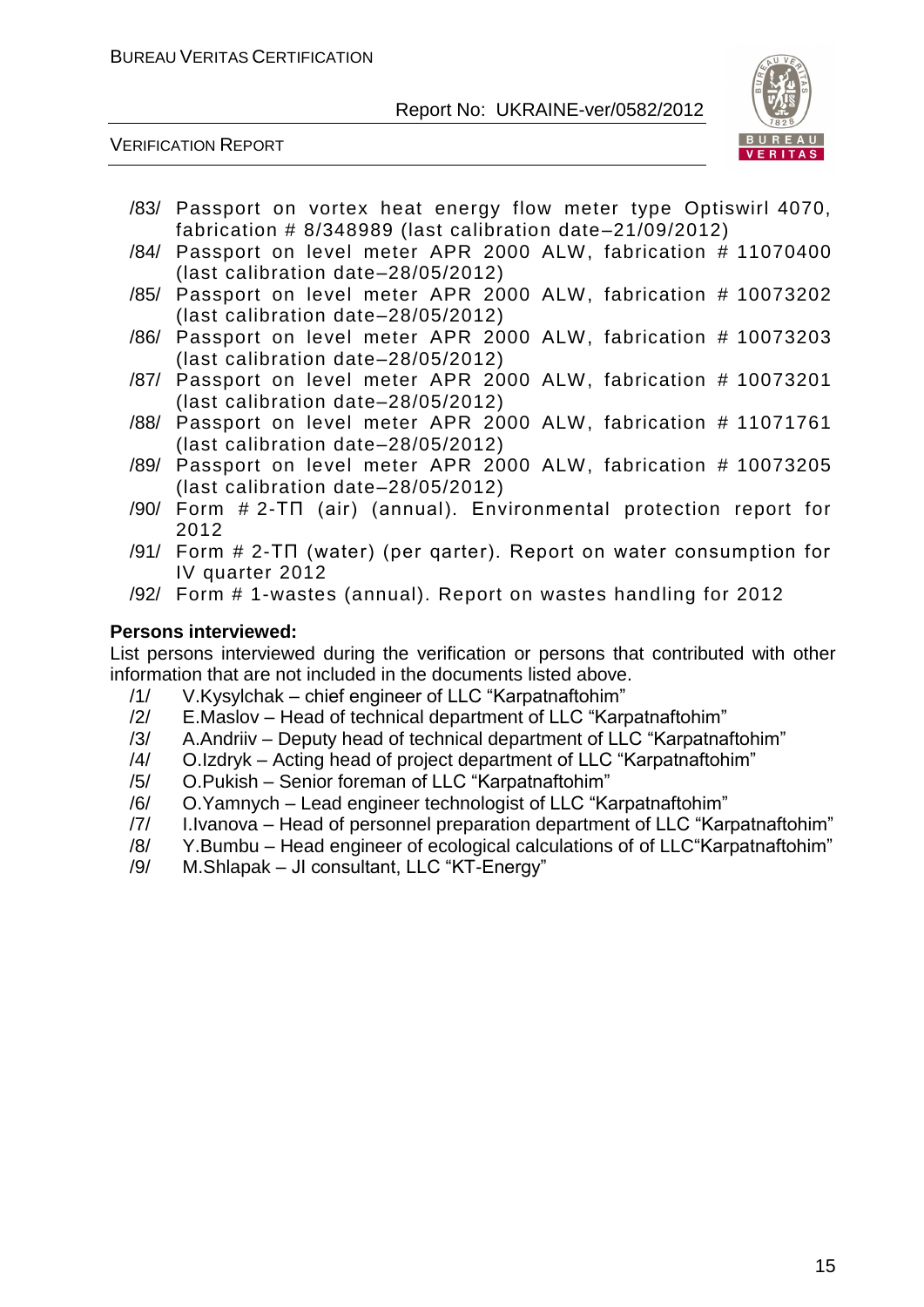

VERIFICATION REPORT

### APPENDIX A: VERIFICATION PROTOCOL

#### BUREAU VERITAS CERTIFICATION HOLDING SAS

**Check list for verification, according to the JOINT IMPLEMENTATION DETERMINATION AND VERIFICATION MANUAL (Version 01)**

| <b>DVM</b><br>Paragra | <b>Check Item</b>                                                                                                                                                                                                                                                                 | <b>Initial finding</b>                                                                                                                                                                                                             | <b>Draft</b><br><b>Conclusio</b> | <b>Final</b><br><b>Conclusio</b> |
|-----------------------|-----------------------------------------------------------------------------------------------------------------------------------------------------------------------------------------------------------------------------------------------------------------------------------|------------------------------------------------------------------------------------------------------------------------------------------------------------------------------------------------------------------------------------|----------------------------------|----------------------------------|
| ph                    |                                                                                                                                                                                                                                                                                   |                                                                                                                                                                                                                                    | $\mathsf{n}$                     | n                                |
|                       | <b>Project approvals by Parties involved</b>                                                                                                                                                                                                                                      |                                                                                                                                                                                                                                    |                                  |                                  |
| 90                    | Has the DFPs of at least one Party<br>involved, other than the host Party,<br>issued a written project approval when<br>submitting the first verification report to<br>the secretariat for publication in<br>accordance with paragraph 38 of the JI<br>guidelines, at the latest? | Corrective Action Request (CAR) 01.<br>No Letter of Approval from Ukraine was provided<br>to the AIE. Please provide this document.                                                                                                | <b>CAR 01</b>                    | OK.                              |
| 91                    | Are all the written project approvals by  <br>Parties involved unconditional?                                                                                                                                                                                                     | See CAR 01 above                                                                                                                                                                                                                   | OK                               | <b>OK</b>                        |
|                       | <b>Project implementation</b>                                                                                                                                                                                                                                                     |                                                                                                                                                                                                                                    |                                  |                                  |
| 92                    | Has the project been implemented in<br>accordance with the PDD regarding<br>which the determination has been<br>deemed final and is so listed on the<br><b>UNFCCC JI website?</b>                                                                                                 | Corrective Action Request (CAR) 02.<br>Please specify the sectoral scope of the JI project<br>in the MR.<br>Corrective Action Request (CAR) 03.<br>Please provide the reference to the project listed<br>on the UNFCCC JI website. | <b>CAR 02</b><br><b>CAR 03</b>   | OK.<br>OK.                       |
| 93                    | What is the status of operation of the $\vert$<br>project during the monitoring period?                                                                                                                                                                                           | Clarification Request (CL) 01.<br>In section A.4 it is stated that the project is                                                                                                                                                  | <b>CL 01</b>                     | <b>OK</b>                        |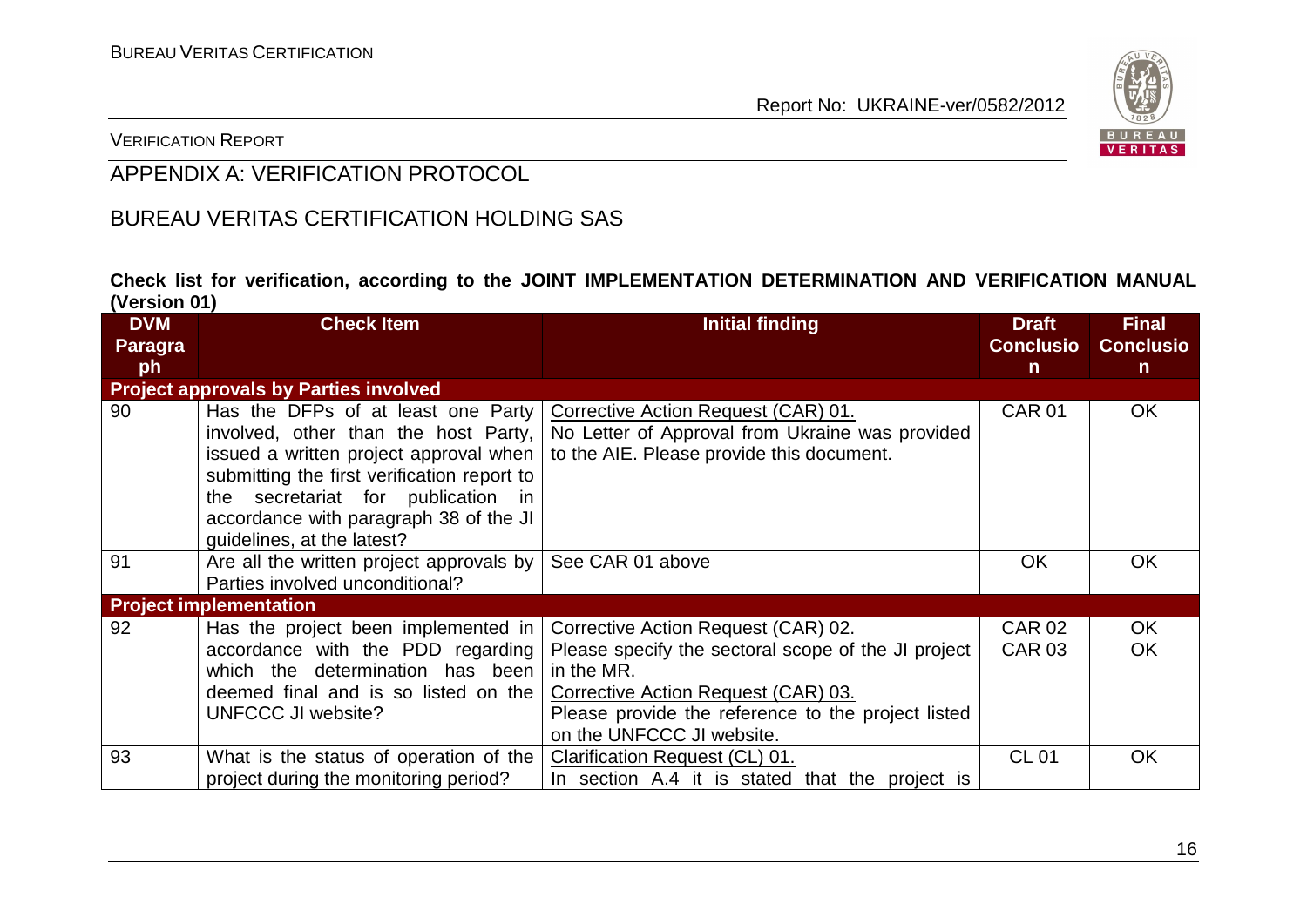

|                             | <b>VERIFICATION REPORT</b>                                                                                                                                                                                                                                                                                                                                              |                                                                                                                                                                                                                                 |                                                  | B U R E A U  <br><b>VERITAS</b>                  |
|-----------------------------|-------------------------------------------------------------------------------------------------------------------------------------------------------------------------------------------------------------------------------------------------------------------------------------------------------------------------------------------------------------------------|---------------------------------------------------------------------------------------------------------------------------------------------------------------------------------------------------------------------------------|--------------------------------------------------|--------------------------------------------------|
| <b>DVM</b><br>Paragra<br>ph | <b>Check Item</b>                                                                                                                                                                                                                                                                                                                                                       | <b>Initial finding</b>                                                                                                                                                                                                          | <b>Draft</b><br><b>Conclusio</b><br>$\mathsf{n}$ | <b>Final</b><br><b>Conclusio</b><br>$\mathsf{n}$ |
|                             |                                                                                                                                                                                                                                                                                                                                                                         | operational, however during site visit it was<br>recognized that the enterprise did not operate for<br>several months. Please display this fact in the<br>monitoring report.                                                    |                                                  |                                                  |
|                             | <b>Compliance with monitoring plan</b>                                                                                                                                                                                                                                                                                                                                  |                                                                                                                                                                                                                                 |                                                  |                                                  |
| 94                          | Did the monitoring occur in accordance<br>with the monitoring plan included in the<br>PDD regarding which the determination<br>has been deemed final and is so listed<br>on the UNFCCC JI website?                                                                                                                                                                      | See CAR 03, CL 01.                                                                                                                                                                                                              | <b>OK</b>                                        | <b>OK</b>                                        |
| 95(a)                       | For calculating the emission reductions<br>or enhancements of net removals, were<br>key factors, e.g. those listed in 23 (b)<br>(i)-(vii) above, influencing the baseline<br>emissions or net removals and the<br>activity level of the project and the<br>emissions or removals as well as risks<br>associated with the project taken into<br>account, as appropriate? | Yes, all relevant key factors were taken into<br>account, as appropriate.                                                                                                                                                       | <b>OK</b>                                        | OK                                               |
| 95(b)                       | Are data sources used for calculating                                                                                                                                                                                                                                                                                                                                   | Corrective Action Request (CAR) 04.                                                                                                                                                                                             | <b>CAR 04</b>                                    | <b>OK</b>                                        |
|                             | emission reductions or enhancements<br>of net removals clearly identified,<br>reliable and transparent?                                                                                                                                                                                                                                                                 | Please provide the data sources for parameters<br>listed in Table B.2.3-1 and Table B.2.3-3 of the<br>MR.<br>Corrective Action Request (CAR) 05.<br>Please provide the names for all tables in the<br><b>Monitoring Report.</b> | <b>CAR 05</b>                                    | <b>OK</b>                                        |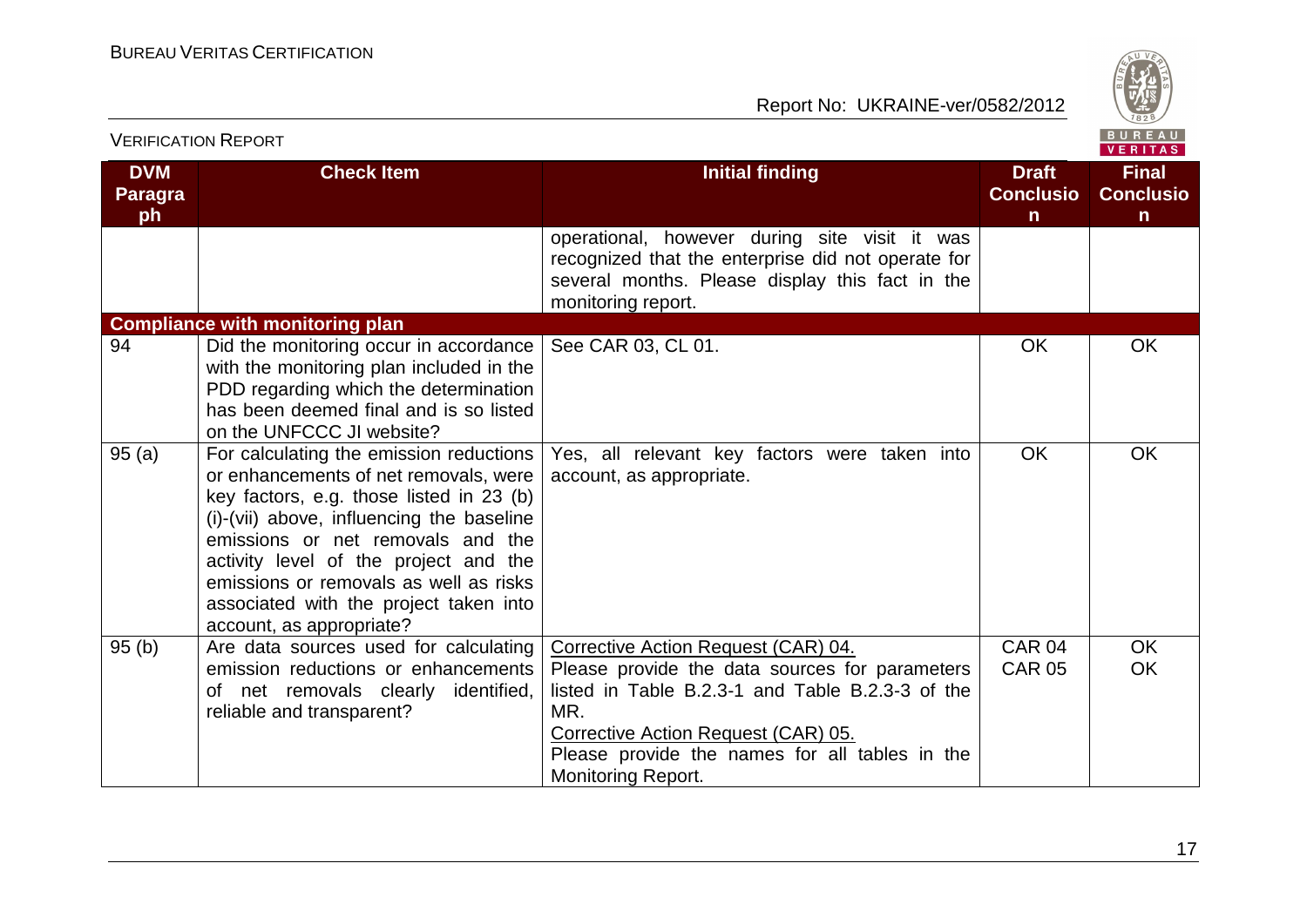

| VERIFICATION REPORT                |                                                                                                                                                                                                                                                                                                                                  |                                                                                                                                                                                                                                    |                                                  | <b>VERITAS</b>                                   |
|------------------------------------|----------------------------------------------------------------------------------------------------------------------------------------------------------------------------------------------------------------------------------------------------------------------------------------------------------------------------------|------------------------------------------------------------------------------------------------------------------------------------------------------------------------------------------------------------------------------------|--------------------------------------------------|--------------------------------------------------|
| <b>DVM</b><br><b>Paragra</b><br>ph | <b>Check Item</b>                                                                                                                                                                                                                                                                                                                | <b>Initial finding</b>                                                                                                                                                                                                             | <b>Draft</b><br><b>Conclusio</b><br>$\mathsf{n}$ | <b>Final</b><br><b>Conclusio</b><br>$\mathsf{n}$ |
| 95(c)                              | Are emission factors, including default<br>emission factors, if used for calculating<br>emission<br>reductions<br>the<br><b>or</b><br>enhancements<br>of<br>net<br>removals,<br>balancing<br>selected<br>carefully<br>by<br>accuracy and reasonableness, and<br>appropriately justified of the choice?                           | Clarification Request (CL) 02.<br>Please provide the references to the documents<br>mentioned as data sources in Table B.2.3-2 of the<br>MR.                                                                                       | <b>CL 02</b>                                     | <b>OK</b>                                        |
| 95(d)                              | calculation<br>emission<br>of<br>ls.<br>the<br>reductions or enhancements of net<br>removals<br>based<br>on conservative<br>assumptions and the most plausible<br>scenarios in a transparent manner?                                                                                                                             | Corrective Action Request (CAR) 07.<br>The values of hydrogen consumption provided in<br>the MR do not correspond with those specified in<br>the technical reports. Please make the corrections<br>in the MR and calculation file. | <b>CAR 07</b>                                    | OK                                               |
|                                    | <b>Applicable to JI SSC projects only</b>                                                                                                                                                                                                                                                                                        |                                                                                                                                                                                                                                    |                                                  |                                                  |
| 96                                 | Is the relevant threshold to be classified<br>as JI SSC project not exceeded during<br>the monitoring period on an annual<br>average basis?<br>If the threshold is exceeded, is the<br>maximum emission reduction level<br>estimated in the PDD for the JI SSC<br>project or the bundle for the monitoring<br>period determined? | N/A                                                                                                                                                                                                                                | N/A                                              | N/A                                              |
|                                    | <b>Applicable to bundled JI SSC projects only</b>                                                                                                                                                                                                                                                                                |                                                                                                                                                                                                                                    |                                                  |                                                  |
| 97(a)                              | Has the composition of the bundle not $\vert$ N/A<br>changed from that is stated in F-JI-<br><b>SSCBUNDLE?</b>                                                                                                                                                                                                                   |                                                                                                                                                                                                                                    | N/A                                              | N/A                                              |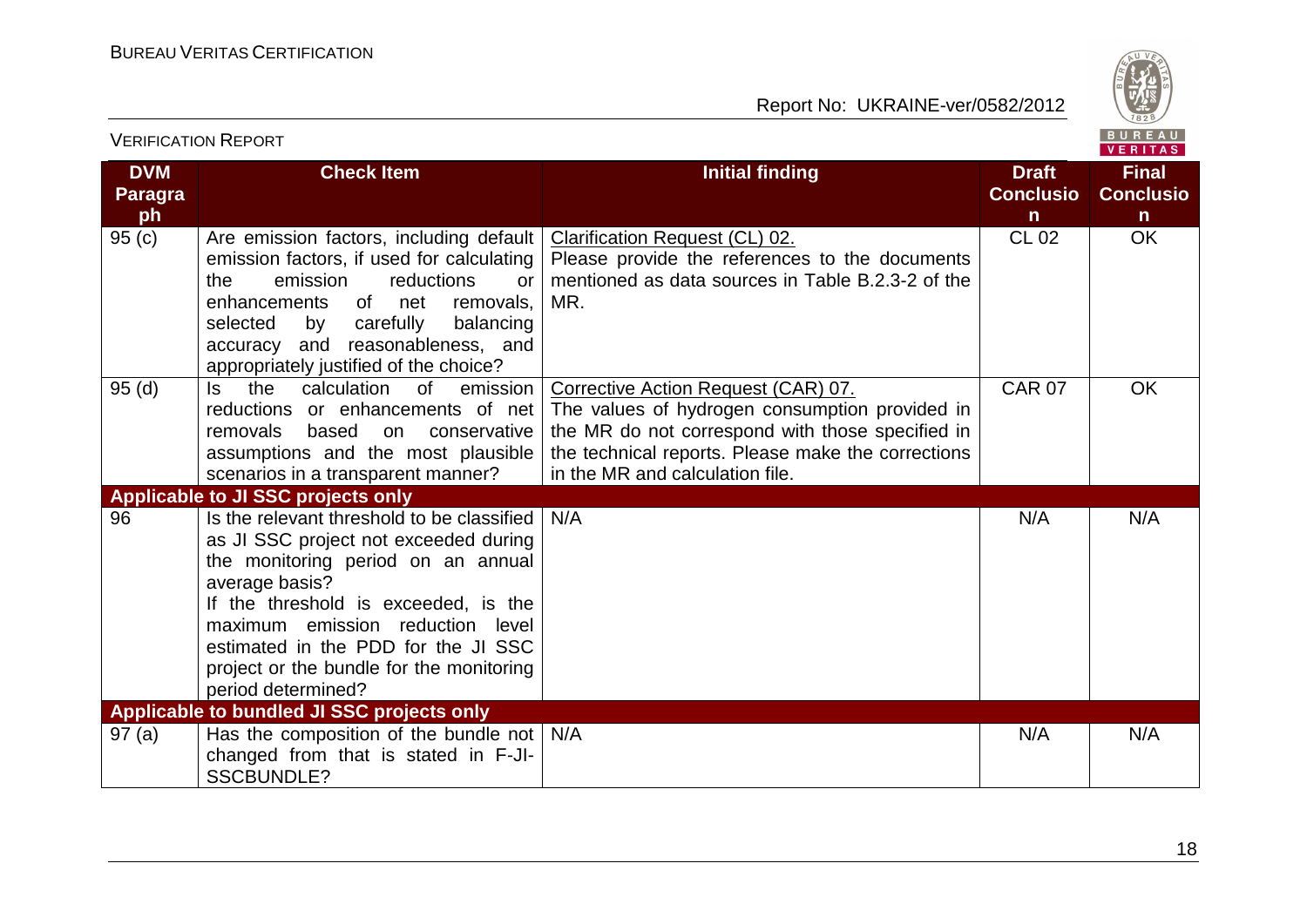

|                                    | <b>VERIFICATION REPORT</b>                                                                                                                                                                                                                                                                                                                    |                        |                                        | B U R E A U  <br>VERITAS                         |  |
|------------------------------------|-----------------------------------------------------------------------------------------------------------------------------------------------------------------------------------------------------------------------------------------------------------------------------------------------------------------------------------------------|------------------------|----------------------------------------|--------------------------------------------------|--|
| <b>DVM</b><br><b>Paragra</b><br>ph | <b>Check Item</b>                                                                                                                                                                                                                                                                                                                             | <b>Initial finding</b> | <b>Draft</b><br><b>Conclusio</b><br>n. | <b>Final</b><br><b>Conclusio</b><br>$\mathsf{n}$ |  |
| 97(b)                              | If the determination was conducted on<br>the basis of an overall monitoring plan,<br>have the project participants submitted<br>a common monitoring report?                                                                                                                                                                                   | N/A                    | N/A                                    | N/A                                              |  |
| 98                                 | If the monitoring is based on a<br>monitoring plan that provides for<br>overlapping monitoring periods, are the<br>monitoring periods per component of<br>the project clearly specified in the<br>monitoring report?<br>Do the monitoring periods not overlap<br>with those for which verifications were<br>already deemed final in the past? | N/A                    | N/A                                    | N/A                                              |  |
|                                    | <b>Revision of monitoring plan</b>                                                                                                                                                                                                                                                                                                            |                        |                                        |                                                  |  |
|                                    | Applicable only if monitoring plan is revised by project participant                                                                                                                                                                                                                                                                          |                        |                                        |                                                  |  |
| 99(a)                              | Did the project participants provide an $\vert$ N/A<br>appropriate<br>justification for<br>the<br>proposed revision?                                                                                                                                                                                                                          |                        | N/A                                    | N/A                                              |  |
| 99(b)                              | Does the proposed revision improve<br>the accuracy and/or applicability of<br>information collected compared to the<br>original<br>monitoring<br>plan<br>without<br>changing conformity with the relevant<br>rules<br>and<br>regulations<br>for<br>the<br>establishment of monitoring plans?                                                  | N/A                    | N/A                                    | N/A                                              |  |
| <b>Data management</b>             |                                                                                                                                                                                                                                                                                                                                               |                        |                                        |                                                  |  |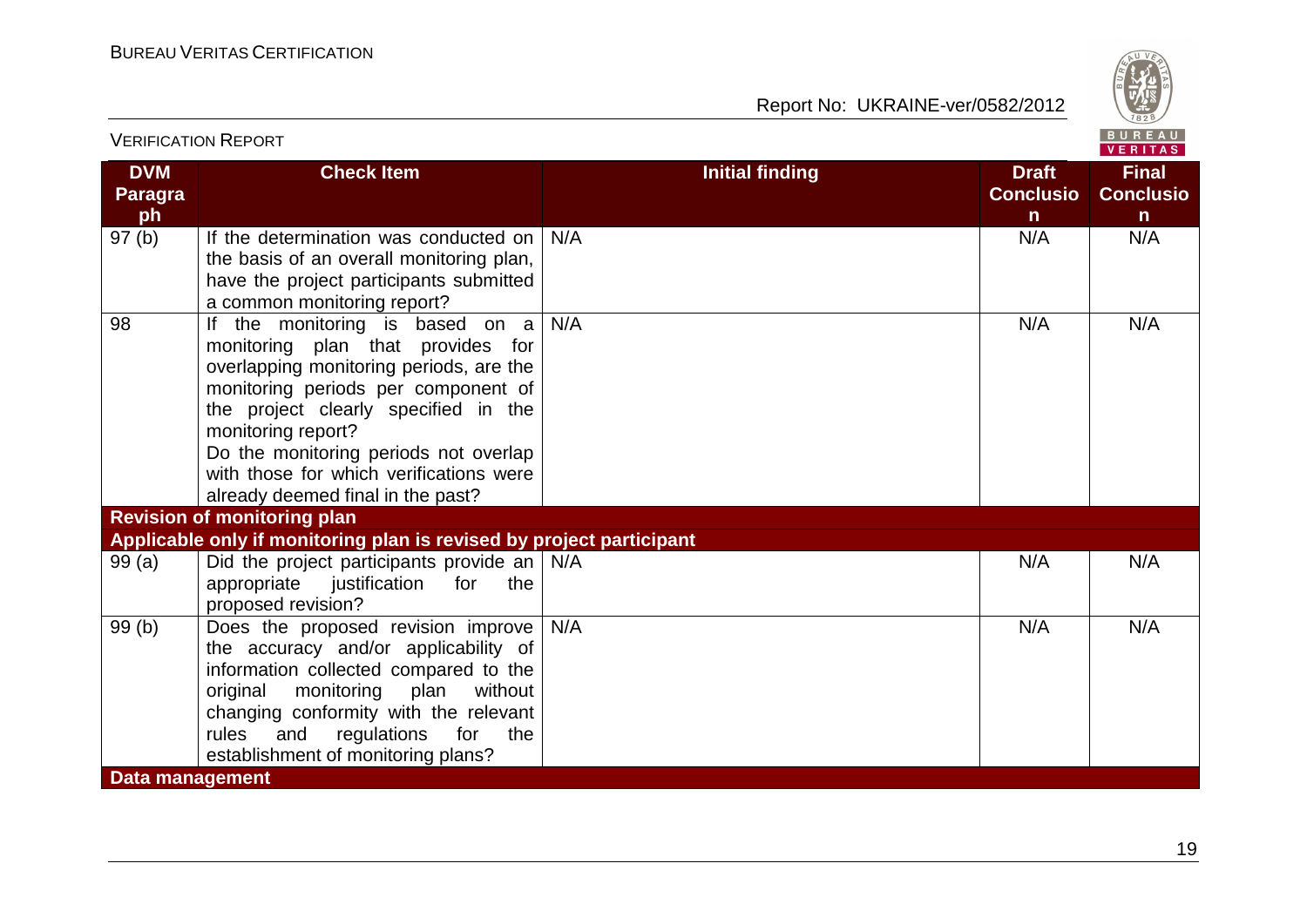

VERIFICATION REPORT VERITAS **DVM Check Item Initial finding Initial finding Draft Draft Final Paragra Conclusio Conclusio ph n n**  $CL 03$  OK 101 (a)  $\vert$  Is the implementation of data collection Clarification Request (CL) 03. Please clarify what kind of data will be kept for 2 procedures in accordance with the years after the last ERUs transaction. Please also monitoring plan, including the quality control and quality assurance provide the examples of such monthly reports. procedures? 101 (b) Is the function of the monitoring Corrective Action Request (CAR) 06. CAR 06 OK equipment, including its calibration On p.11 of the MR level meter reg. # 10073201 status, in order? was mentioned to times. Please make the corrections. 101 (c) Are the evidence and records used for Yes, the evidence and records used for the OK OK the monitoring maintained in a monitoring are maintained in a traceable manner traceable manner? See CL 03, CAR 06 above. 
and the contract of the CH of the CH of the CH of the CH of the CH of the CH of the CH of the CH of the CH of the CH of the CH of the CH of the CH of the CH of the CH of the CH of the CH of the CH 101 (d)  $\vert$  is the data collection and management system for the project in accordance with the monitoring plan? **Verification regarding programmes of activities (additional elements for assessment)** 102 **Is any JPA that has not been added to**  $N/A$ N/A OK OK the JI PoA not verified? 103 Is the verification based on the N/A OK OK monitoring reports of all JPAs to be verified? 103 Does the verification ensure the N/A OK OK accuracy and conservativeness of the emission reductions or enhancements of removals generated by each JPA? 104 Does the monitoring period not overlap N/A COK OK OK OK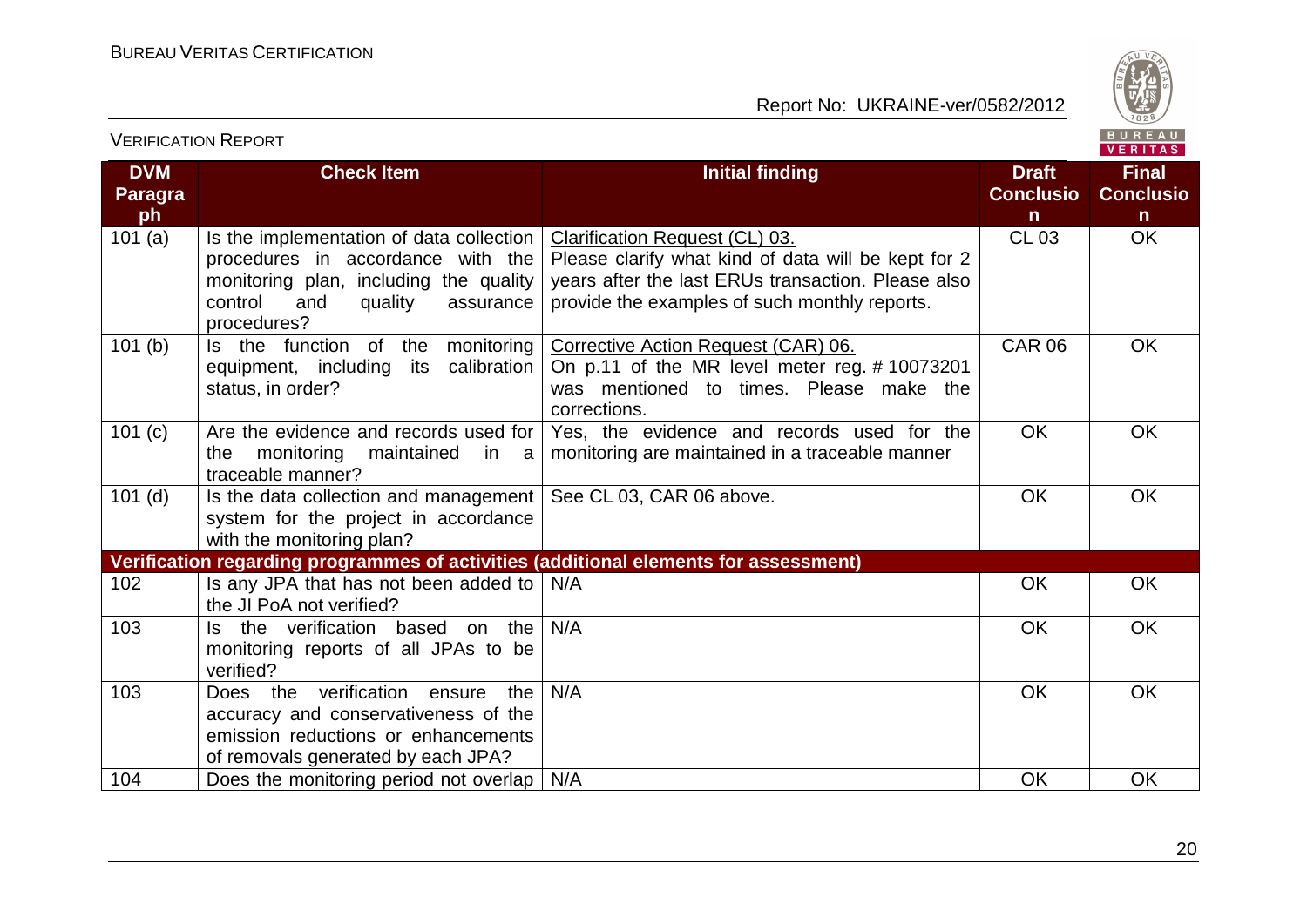

|                                    | <b>VERIFICATION REPORT</b>                                                                                                                                                                                                                                                                                                                                                                                                                                                                                                                                                                                                                                                                          |                        |                                                  | BUREAU<br><b>VERITAS</b>                         |
|------------------------------------|-----------------------------------------------------------------------------------------------------------------------------------------------------------------------------------------------------------------------------------------------------------------------------------------------------------------------------------------------------------------------------------------------------------------------------------------------------------------------------------------------------------------------------------------------------------------------------------------------------------------------------------------------------------------------------------------------------|------------------------|--------------------------------------------------|--------------------------------------------------|
| <b>DVM</b><br><b>Paragra</b><br>ph | <b>Check Item</b>                                                                                                                                                                                                                                                                                                                                                                                                                                                                                                                                                                                                                                                                                   | <b>Initial finding</b> | <b>Draft</b><br><b>Conclusio</b><br>$\mathsf{n}$ | <b>Final</b><br><b>Conclusio</b><br>$\mathsf{n}$ |
|                                    | with previous monitoring periods?                                                                                                                                                                                                                                                                                                                                                                                                                                                                                                                                                                                                                                                                   |                        |                                                  |                                                  |
| 105                                | If the AIE learns of an erroneously<br>included JPA, has the AIE informed the<br>JISC of its findings in writing?                                                                                                                                                                                                                                                                                                                                                                                                                                                                                                                                                                                   | N/A                    | <b>OK</b>                                        | OK                                               |
|                                    | Applicable to sample-based approach only                                                                                                                                                                                                                                                                                                                                                                                                                                                                                                                                                                                                                                                            |                        |                                                  |                                                  |
| 106                                | Does the sampling plan prepared by<br>the AIE:<br>(a) Describe its sample selection,<br>taking into<br>account that:<br>(i) For each verification that uses a<br>sample-based approach, the sample<br>shall<br>sufficiently<br>selection<br>be<br>representative of the JPAs in the JI<br>PoA such extrapolation to all JPAs<br>identified for that verification is<br>reasonable, taking<br>into account<br>differences among the characteristics<br>of JPAs, such as:<br>- The types of JPAs;<br>- The complexity of the applicable<br>technologies and/or measures used;<br>- The geographical location of each<br>JPA;<br>- The amounts of expected emission<br>reductions of the JPAs<br>being | N/A                    | N/A                                              | N/A                                              |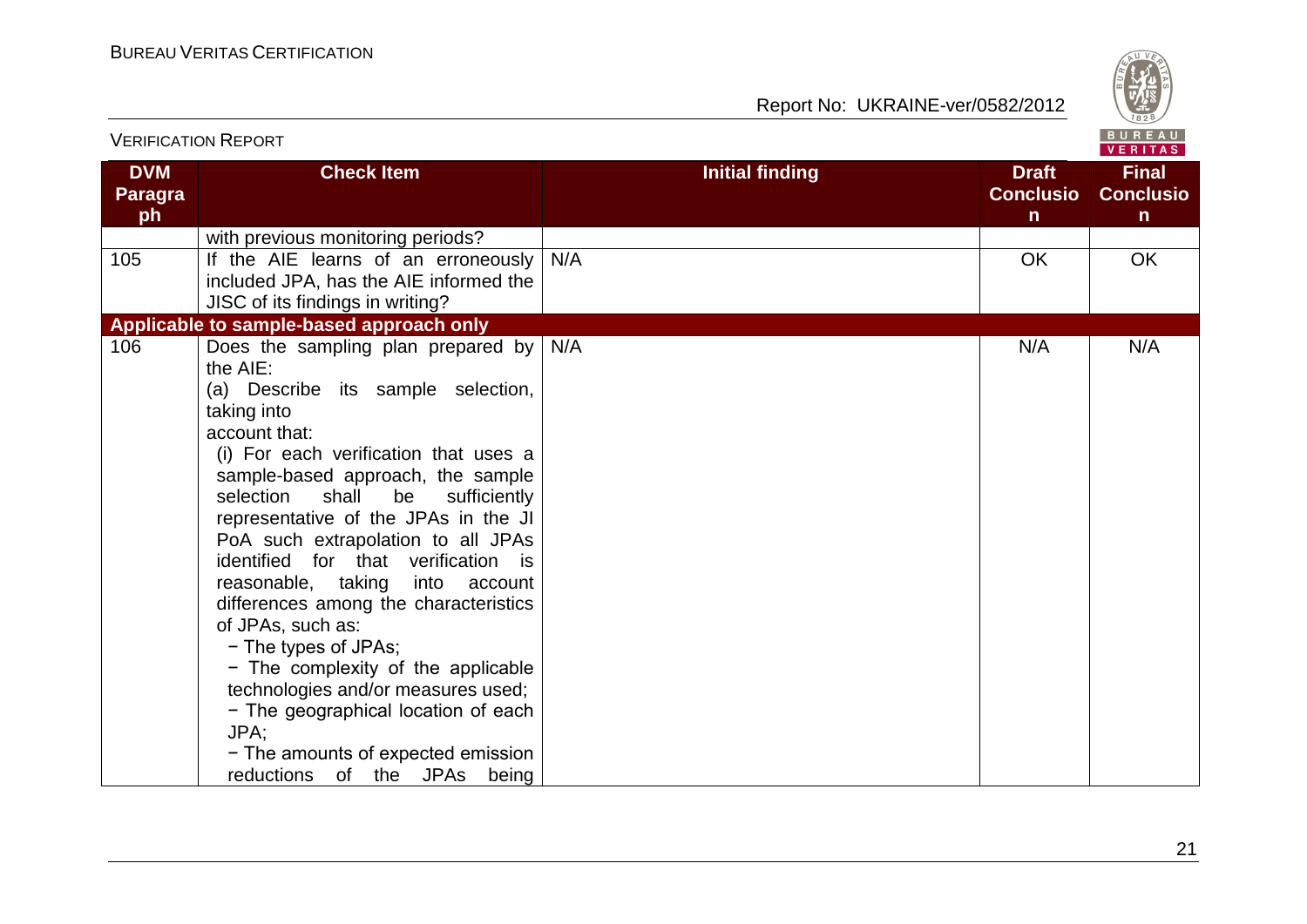

|                                    | <b>VERIFICATION REPORT</b>                                                                                                                                                                                                                                                                                                                                                                   |                                                                            | BUREAU<br><b>VERITAS</b>                         |  |
|------------------------------------|----------------------------------------------------------------------------------------------------------------------------------------------------------------------------------------------------------------------------------------------------------------------------------------------------------------------------------------------------------------------------------------------|----------------------------------------------------------------------------|--------------------------------------------------|--|
| <b>DVM</b><br><b>Paragra</b><br>ph | <b>Check Item</b>                                                                                                                                                                                                                                                                                                                                                                            | <b>Initial finding</b><br><b>Draft</b><br><b>Conclusio</b><br>$\mathsf{n}$ | <b>Final</b><br><b>Conclusio</b><br>$\mathsf{n}$ |  |
|                                    | verified;<br>- The number of JPAs for which<br>emission<br>reductions<br>are<br>being<br>verified:<br>- The length of monitoring periods of<br>the JPAs being verified; and<br>- The samples selected for prior<br>verifications, if any?                                                                                                                                                    |                                                                            |                                                  |  |
| 107                                | the sampling plan ready for<br>ls.<br>publication through the secretariat<br>along with the verification report and<br>supporting documentation?                                                                                                                                                                                                                                             | N/A<br>N/A                                                                 | N/A                                              |  |
| 108                                | Has the AIE made site inspections of at $ $<br>least the square root of the number of<br>total JPAs, rounded to the upper whole<br>number? If the AIE makes no site<br>inspections or fewer site inspections<br>than the square root of the number of<br>total JPAs, rounded to the upper whole<br>number, then does the AIE provide a<br>reasonable<br>explanation<br>and<br>justification? | N/A<br>N/A                                                                 | N/A                                              |  |
| 109                                | Is the sampling plan available for<br>submission to the secretariat for the<br>JISC ex ante assessment? (Optional)                                                                                                                                                                                                                                                                           | N/A<br>N/A                                                                 | N/A                                              |  |
| 110                                | If the AIE learns of a fraudulently                                                                                                                                                                                                                                                                                                                                                          | N/A<br>N/A                                                                 | N/A                                              |  |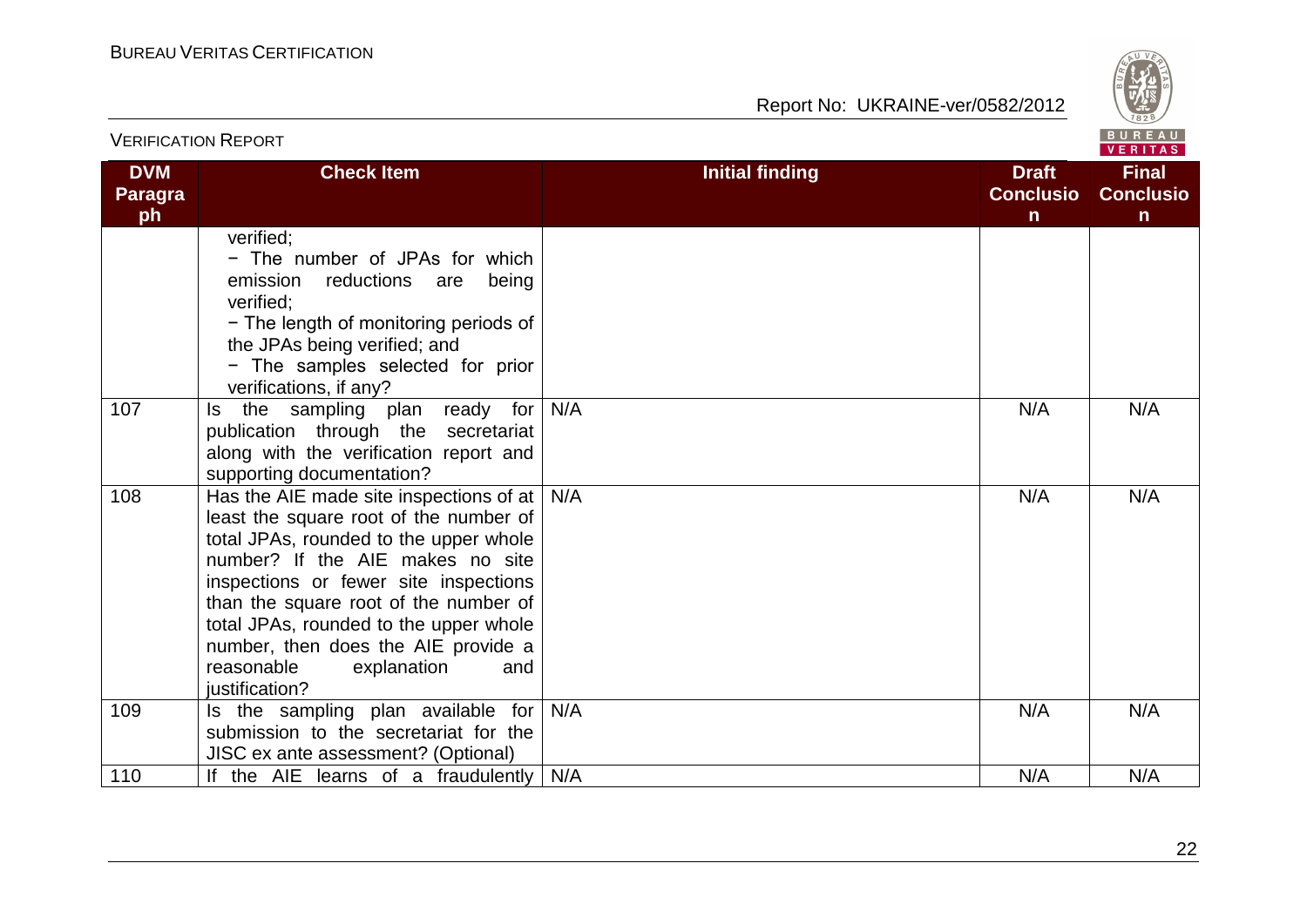| 828 |  |
|-----|--|
| G.  |  |

| <b>VERIFICATION REPORT</b>  |                                                                                                                                                                                 |                 |                                                  | BUREAU<br>VERITAS                      |
|-----------------------------|---------------------------------------------------------------------------------------------------------------------------------------------------------------------------------|-----------------|--------------------------------------------------|----------------------------------------|
| <b>DVM</b><br>Paragra<br>ph | <b>Check Item</b>                                                                                                                                                               | Initial finding | <b>Draft</b><br><b>Conclusio</b><br>$\mathsf{n}$ | <b>Final</b><br><b>Conclusio</b><br>n. |
|                             | included JPA, a fraudulently monitored<br>JPA or an inflated number of emission<br>reductions claimed in a JI PoA, has the<br>AIE informed the JISC of the fraud in<br>writing? |                 |                                                  |                                        |

#### **Table 2 Resolution of Corrective Action and Clarification Requests**

| Draft report clarification and corrective Ref. to<br>action requests by verification team                                              | checklis<br>questio<br>n in<br>table 1 | Summary of project<br>response                                |  | participant   Verification team conclusion                                     |
|----------------------------------------------------------------------------------------------------------------------------------------|----------------------------------------|---------------------------------------------------------------|--|--------------------------------------------------------------------------------|
| Corrective Action Request (CAR) 01.<br>No Letter of Approval from Ukraine was<br>provided to the AIE. Please provide this<br>document. | 90                                     | Letter of Approval has been provided<br>to verification team. |  | Letter of Approval from Ukraine<br>was provided to the AIE. Issue<br>is closed |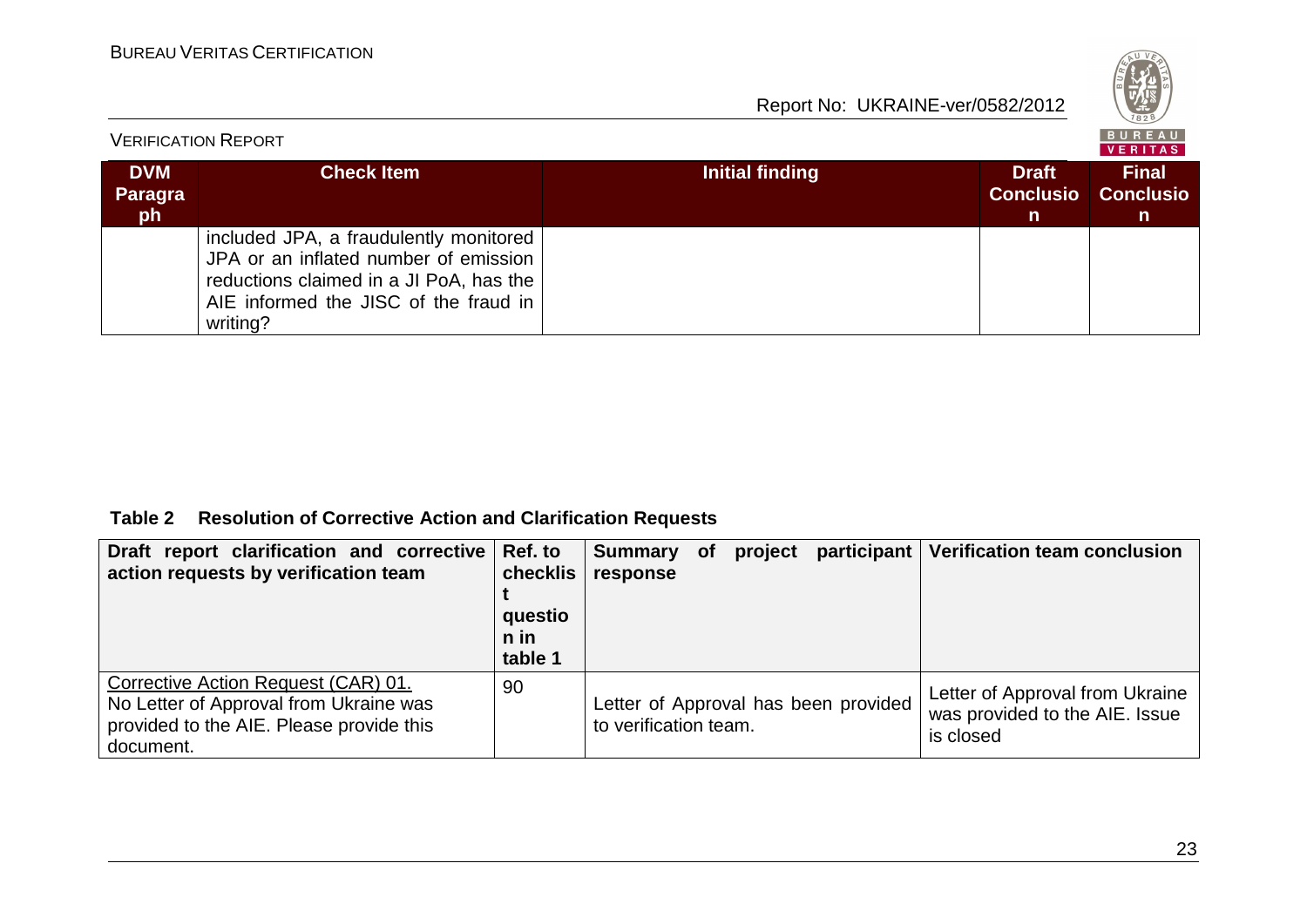

| <b>VERIFICATION REPORT</b>                                                                                                                                                                                                            |        |                                                                                                                                                                                                                                                                                                           | BUREAU<br>VERITAS                                   |
|---------------------------------------------------------------------------------------------------------------------------------------------------------------------------------------------------------------------------------------|--------|-----------------------------------------------------------------------------------------------------------------------------------------------------------------------------------------------------------------------------------------------------------------------------------------------------------|-----------------------------------------------------|
| Corrective Action Request (CAR) 02.<br>Please specify the sectoral scope of the JI<br>project in the MR.                                                                                                                              | 92     | The sectoral scope of the JI project<br>has been specified in the monitoring   CAR is closed.<br>report (see section A.3).                                                                                                                                                                                |                                                     |
| Corrective Action Request (CAR) 03.<br>Please provide the reference to the project<br>listed on the UNFCCC JI website.                                                                                                                | 92     | The reference has been provided in<br>the monitoring report (see section)<br>$A.2$ ).                                                                                                                                                                                                                     | Issue is closed                                     |
| Corrective Action Request (CAR) 04.<br>Please provide the data sources for<br>parameters listed in Table B.2.3-1 and Table<br>B.2.3-3 of the MR.                                                                                      | 95(b)  | Data sources have been indicated in<br>the monitoring report.                                                                                                                                                                                                                                             | CAR is closed based on the<br>amendments to the MR. |
| Corrective Action Request (CAR) 05.<br>Please provide the names for all tables in the<br>Monitoring Report.                                                                                                                           | 95(b)  | The names of all tables have been<br>added<br>throughout the monitoring<br>report.                                                                                                                                                                                                                        | Issue is closed.                                    |
| Corrective Action Request (CAR) 06.<br>p.11<br>MR.<br>of the<br>On<br>level<br>meter<br>reg.#10073201 was mentioned to times.<br>Please make the corrections.                                                                         | 101(b) | Corrected.                                                                                                                                                                                                                                                                                                | CAR is closed.                                      |
| Corrective Action Request (CAR) 07.<br>The values of hydrogen consumption<br>provided in the MR do not correspond with<br>those specified in the technical reports.<br>Please make the corrections in the MR and<br>calculation file. | 95(d)  | Corrected. The values of the amount<br>of hydrogen combusted for heat<br>energy generation under the project<br>scenario have been updated in the<br>monitoring report in line with the data<br>of technical reports. The calculation of<br>emissions<br>reduction<br>has<br>been<br>updated accordingly. | CAR is closed.                                      |